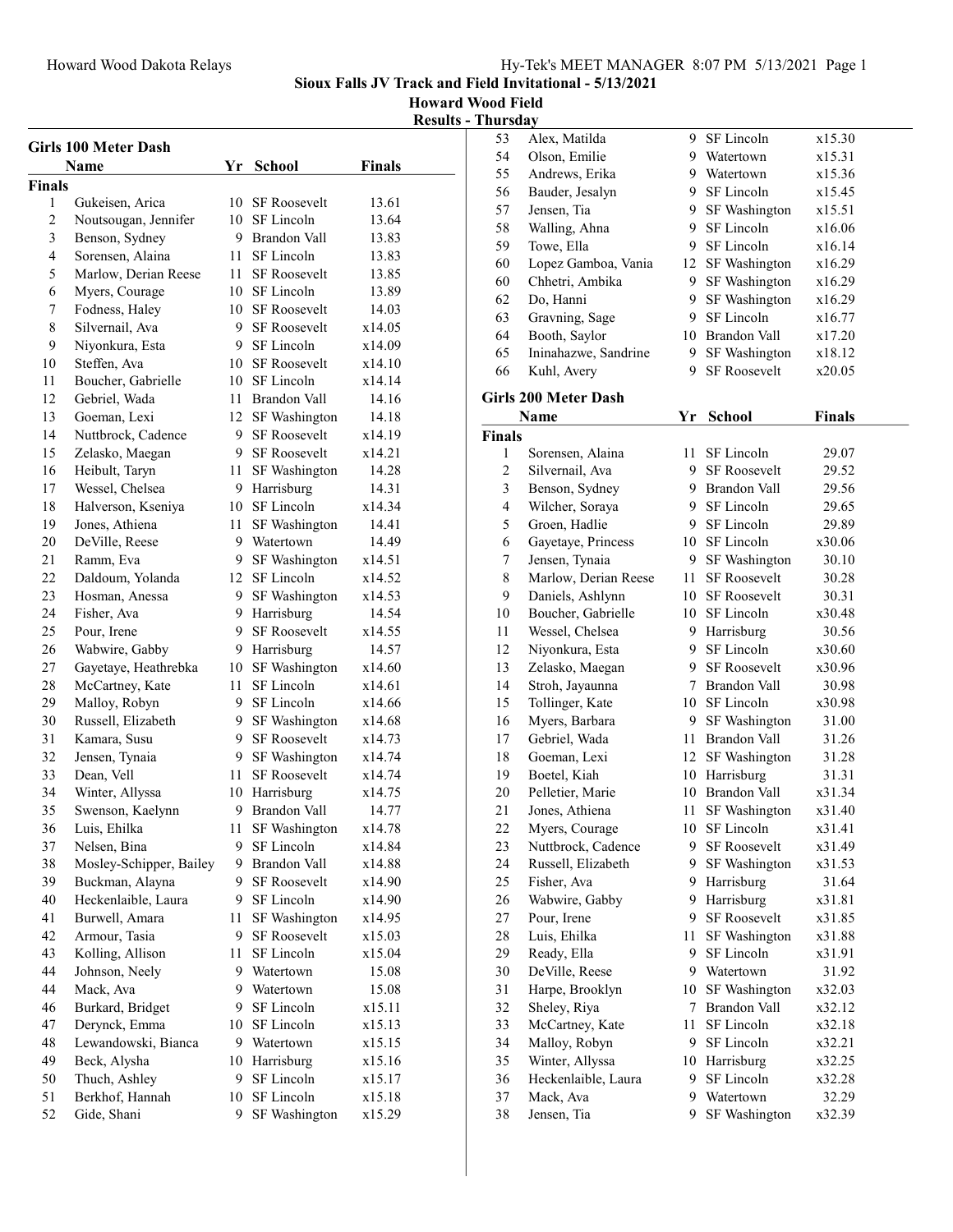Sioux Falls JV Track and Field Invitational - 5/13/2021

Howard Wood Field Results - Thursday

|                | Finals  (Girls 200 Meter Dash) |    |                     |               |  |
|----------------|--------------------------------|----|---------------------|---------------|--|
|                | Name                           |    | Yr School           | <b>Finals</b> |  |
| 39             | Michael, Emily                 | 10 | SF Washington       | x32.42        |  |
| 40             | Gayetaye, Heathrebka           |    | 10 SF Washington    | x32.46        |  |
| 41             | Bartek, Hanna                  |    | 9 Brandon Vall      | x32.63        |  |
| 42             | Kolling, Allison               |    | 11 SF Lincoln       | x32.70        |  |
| 43             | Andrews, Erika                 |    | 9 Watertown         | 32.78         |  |
| 44             | Swenson, Kaelynn               |    | 9 Brandon Vall      | x32.86        |  |
| 45             | Arabzadeh, Samia               |    | 9 SF Washington     | x32.93        |  |
| 46             | Buckman, Alayna                |    | 9 SF Roosevelt      | x33.03        |  |
| 47             | Thuch, Ashley                  | 9. | SF Lincoln          | x33.14        |  |
| 48             | Armour, Tasia                  |    | 9 SF Roosevelt      | x33.32        |  |
| 49             | Bauerle, Jailene               |    | 10 SF Washington    | x33.58        |  |
| 50             | Beck, Alysha                   |    | 10 Harrisburg       | x33.70        |  |
| 51             | Gak, Alakiir                   |    | 9 SF Washington     | x33.71        |  |
| 52             | Burwell, Amara                 |    | 11 SF Washington    | x33.79        |  |
| 53             | Kamara, Susu                   |    | 9 SF Roosevelt      | x34.04        |  |
| 54             | Bauder, Jesalyn                |    | 9 SF Lincoln        | x34.22        |  |
| 55             | Gide, Shani                    |    | 9 SF Washington     | x34.58        |  |
| 56             | Alex, Matilda                  |    | 9 SF Lincoln        | x35.24        |  |
| 57             | Lopez Gamboa, Vania            |    | 12 SF Washington    | x35.43        |  |
| 58             | Chhetri, Ambika                | 9. | SF Washington       | x35.58        |  |
| 59             |                                | 9. | SF Lincoln          | x35.69        |  |
|                | Towe, Ella                     |    |                     |               |  |
| 60             | Lugo, Haylee                   |    | 9 SF Lincoln        | x36.22        |  |
| 61             | Walling, Ahna                  |    | 9 SF Lincoln        | x36.71        |  |
| 62             | Do, Hanni                      |    | 9 SF Washington     | x37.62        |  |
| 63             | Booth, Saylor                  |    | 10 Brandon Vall     | x38.47        |  |
| 64             | Ininahazwe, Sandrine           |    | 9 SF Washington     | x40.70        |  |
| 65             | Kuhl, Avery                    |    | 9 SF Roosevelt      | x48.12        |  |
|                | <b>Girls 400 Meter Dash</b>    |    |                     |               |  |
|                | Name                           | Yr | <b>School</b>       | Finals        |  |
| Finals         |                                |    |                     |               |  |
| 1              | Steffen, Ava                   |    | 10 SF Roosevelt     | 1:05.27       |  |
| $\mathfrak{2}$ | Harpe, Brooklyn                |    | 10 SF Washington    | 1:07.32       |  |
| 3              | Halverson, Kseniya             |    | 10 SF Lincoln       | 1:08.35       |  |
| 4              | Tollinger, Kate                |    | 10 SF Lincoln       | 1:08.55       |  |
| 5              | Spridgen, Carly                | 9. | SF Lincoln          | 1:09.60       |  |
| 6              | Ready, Ella                    | 9. | SF Lincoln          | x1:10.36      |  |
| Τ              | Babb, Mallory                  | 9. | Brandon Vall        | 1:12.13       |  |
| 8              | Bonynge, Ashytn                | 9. | SF Washington       | 1:12.92       |  |
| 9              | Johnson, Neely                 |    | 9 Watertown         | 1:16.86       |  |
| 10             | Meyer, Courtney                |    | 12 Harrisburg       | 1:16.94       |  |
| 11             | Wabwire, Gabby                 | 9  | Harrisburg          | 1:22.18       |  |
|                |                                |    |                     |               |  |
|                | Girls 800 Meter Run            |    |                     |               |  |
|                | Name                           | Yr | <b>School</b>       | <b>Finals</b> |  |
| Finals         |                                |    |                     |               |  |
| 1              | Pederson, Madison              | 8  | Brandon Vall        | 2:31.85       |  |
| $\mathfrak{2}$ | Hansen, Chloe                  | 9  | <b>SF Roosevelt</b> | 2:35.31       |  |
| $\mathfrak{Z}$ | Boyer, Faith                   | 12 | <b>SF Roosevelt</b> | 2:38.72       |  |
| 4              | Batcheller, Lila               | 11 | SF Lincoln          | 2:39.53       |  |
| 5              | Haensel, Marissa               | 11 | <b>SF Roosevelt</b> | 2:39.75       |  |
| 6              | Nelson, Makenzie               | 9  | SF Roosevelt        | x2:41.26      |  |
| 7              | Slaba, Ellie                   | 9. | SF Roosevelt        | x2:43.20      |  |
| 8              | Gosch, Alexis                  | 10 | SF Roosevelt        | x2:44.35      |  |

| 9                  | Kissner, Grace                  |      | 10 SF Roosevelt                         | x2:46.53           |  |
|--------------------|---------------------------------|------|-----------------------------------------|--------------------|--|
| 10                 | Sommervold, Brynn               |      | 9 SF Roosevelt                          | x2:52.73           |  |
| 11                 | Gebremichael, Lewam             |      | 10 SF Washington                        | 2:52.82            |  |
| 12                 | Stovall, Raelyn                 |      | 9 SF Roosevelt                          | x2:54.14           |  |
| 13                 | Jennewein, Jasmine              |      | 9 SF Lincoln                            | 2:54.86            |  |
| 14                 | Kuol, Yom                       | 9.   | SF Washington                           | 2:57.14            |  |
| 15                 | Vis, Ella                       | 10   | SF Washington                           | 2:59.05            |  |
| 16                 | Evans, Lainee                   |      | 10 SF Roosevelt                         | x3:00.03           |  |
| 17                 | Meyer, Courtney                 |      | 12 Harrisburg                           | 3:02.07            |  |
| 18                 | Meyer, Bri                      | 9    | <b>SF Roosevelt</b>                     | x3:06.98           |  |
| 19                 | Bonynge, Ashytn                 |      | 9 SF Washington                         | x3:09.60           |  |
| 20                 | Anderson, Emma                  |      | 9 SF Roosevelt                          | x3:09.95           |  |
| 21                 | Moore, Abby                     |      | 10 SF Roosevelt                         | x3:17.19           |  |
| 22                 | Erdmann, Ashlyn                 |      | 9 Harrisburg                            | 3:24.70            |  |
| 23                 | Pederson, Camille               | 10   | <b>SF Roosevelt</b>                     | x3:41.94           |  |
|                    | Girls 1600 Meter Run            |      |                                         |                    |  |
|                    | Name                            | Yr   | <b>School</b>                           | <b>Finals</b>      |  |
| <b>Finals</b>      |                                 |      |                                         |                    |  |
| 1                  | Wentzy, Katie                   |      | 11 Brandon Vall                         | 5:55.99            |  |
| 2                  | Gebremichael, Lewam             |      | 10 SF Washington<br>11 Brandon Vall     | 6:07.72            |  |
| 3                  | Sprecher, Hannah                |      |                                         | 6:07.97<br>6:17.16 |  |
| 4                  | Jennewein, Jasmine<br>Vis, Ella |      | 9 SF Lincoln                            | 6:31.32            |  |
| 5<br>6             | Kovalenko, Kathryn              | 11 - | 10 SF Washington<br><b>SF Roosevelt</b> | 6:31.60            |  |
| 7                  | Meyer, Bri                      |      | 9 SF Roosevelt                          | 6:36.73            |  |
| $\,$ $\,$          | Anderson, Emma                  |      | 9 SF Roosevelt                          | 6:46.31            |  |
| 9                  | Breidenbach, Ellie              |      | 11 SF Roosevelt                         | x6:54.05           |  |
| 10                 | Evans, Lainee                   |      | 10 SF Roosevelt                         | x6:58.19           |  |
| 11                 | Moore, Abby                     |      | 10 SF Roosevelt                         | x7:03.37           |  |
| 12                 | Beck, Morgan                    | 9    | Brandon Vall                            | 7:33.23            |  |
|                    | <b>Girls 100 Meter Hurdles</b>  |      |                                         |                    |  |
|                    | Name                            | Yr   | School                                  | <b>Finals</b>      |  |
| <b>Finals</b>      |                                 |      |                                         |                    |  |
| 1                  | Broecher, Sierra                |      | 9 SF Roosevelt                          | 17.96              |  |
| 2                  | Mannes, Laine                   | 11   | SF Lincoln                              | 18.07              |  |
| 3                  | Gayetaye, Princess              |      | 10 SF Lincoln                           | 18.24              |  |
| 4                  | Madison, Brenna                 | 12   | <b>SF Roosevelt</b>                     | 18.53              |  |
| 5                  | Keah, Ruth                      | 12   | SF Washington                           | 18.85              |  |
| 6                  | Madison, Ashlyn                 | 12   | SF Roosevelt                            | 19.27              |  |
| 7                  | Lalim, Grayce                   | 11   | Harrisburg                              | 19.48              |  |
| 8                  | Daniels, Ashlynn                | 10   | SF Roosevelt                            | x19.64             |  |
| 9                  | Barnett, Chaley                 |      | 9 Harrisburg                            | 19.76              |  |
| 10                 | Portillo, Gladys                |      | 10 Brandon Vall                         | 20.31              |  |
| 11                 | Bauerle, Jailene                | 10   | SF Washington                           | 21.93              |  |
| 12                 | Olsen, Jessalynn                | 9.   | SF Roosevelt                            | x22.30             |  |
| 13                 | Arabzadeh, Samia                | 9    | SF Washington                           | 29.24              |  |
|                    | <b>Girls 300 Meter Hurdles</b>  |      |                                         |                    |  |
|                    | Name                            | Yr   | School                                  | Finals             |  |
| <b>Finals</b><br>1 | Daniels, Ashlynn                | 10   | SF Roosevelt                            | 52.19              |  |
| 2                  | Stroh, Jayaunna                 | 7    | Brandon Vall                            | 52.70              |  |
| 3                  | Southwick, Emma                 | 10   | SF Lincoln                              | 53.75              |  |
| $\overline{4}$     | Mannes, Laine                   | 11   | SF Lincoln                              | 55.24              |  |
|                    |                                 |      |                                         |                    |  |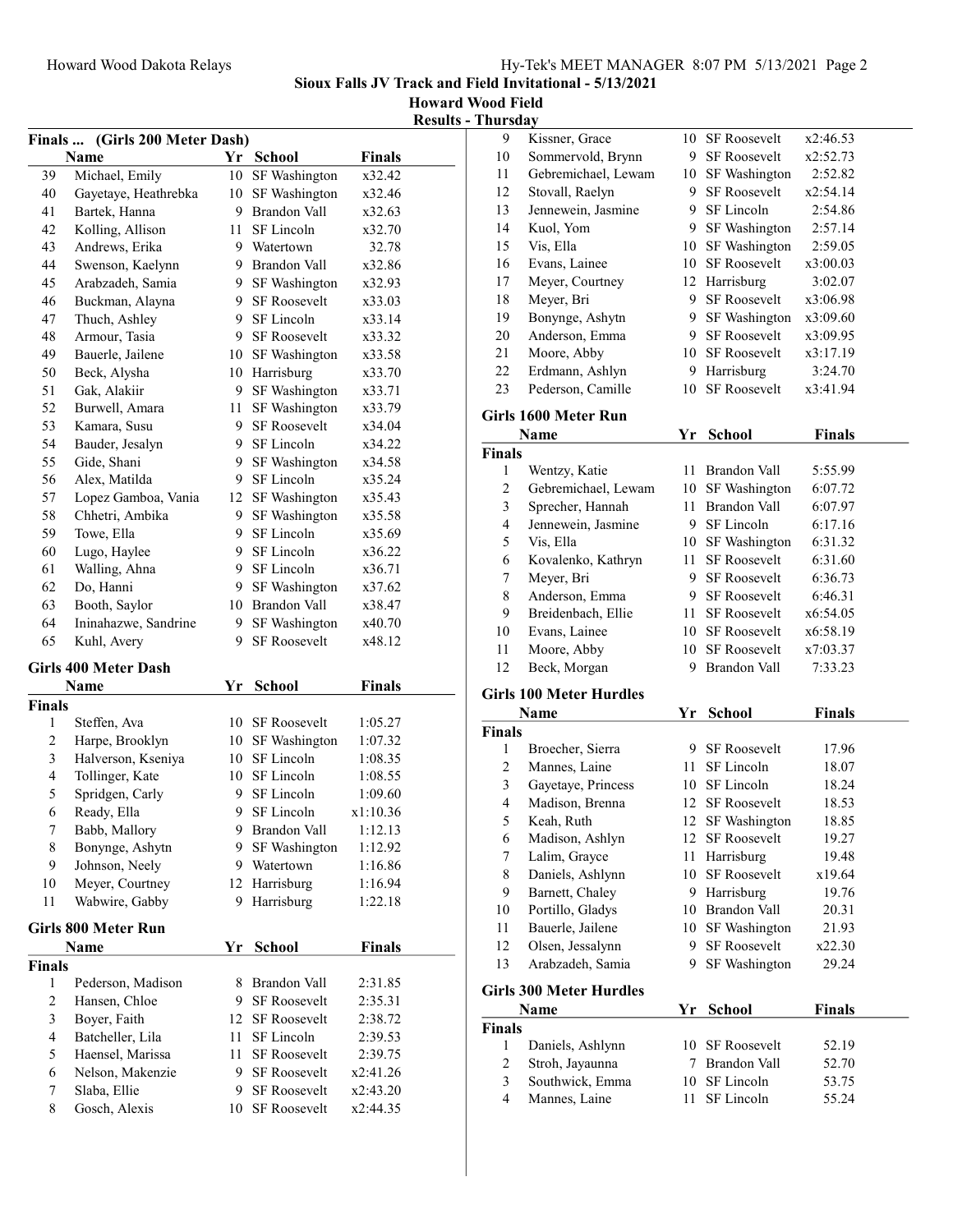### Howard Wood Field ilts - Thursday

|               |                                   |    |                          | <b>Results</b>             |
|---------------|-----------------------------------|----|--------------------------|----------------------------|
|               | Finals  (Girls 300 Meter Hurdles) |    |                          |                            |
|               | Name                              |    | Yr School                | <b>Finals</b>              |
| 5             | Hosman, Anessa                    | 9. | SF Washington            | 55.50                      |
| 6             | Broecher, Sierra                  |    | 9 SF Roosevelt           | 56.03                      |
| 7             | Heibult, Taryn                    |    | 11 SF Washington         | 56.65                      |
| 8             | Olsen, Jessalynn                  |    | 9 SF Roosevelt           | 58.74                      |
| 9             | Gayetaye, Princess                |    | 10 SF Lincoln            | 59.64                      |
| 10            | Lalim, Grayce                     |    | 11 Harrisburg            | 59.77                      |
|               | Girls 4x100 Meter Relay           |    |                          |                            |
|               | Team                              |    | <b>Relay</b>             | <b>Finals</b>              |
| <b>Finals</b> |                                   |    |                          |                            |
| 1             | Sioux Falls Lincoln               |    | A                        | 53.21                      |
|               | 1) Bruggeman, Rachel 10           |    | 2) Niyonkura, Esta 9     |                            |
|               | 3) Wilcher, Soraya 9              |    |                          | 4) Noutsougan, Jennifer 10 |
| 2             | SF Washington                     |    | A                        | 56.27                      |
|               | 1) Wessels, Camdyn 10             |    | 2) Goeman, Lexi 12       |                            |
|               | 3) Jones, Athiena 11              |    | 4) Myers, Barbara 9      |                            |
| 3             | <b>Brandon Valley</b>             |    | A                        | 58.12                      |
|               | 1) Mosley-Schipper, Bailey 9      |    | 2) Anders, Bella 10      |                            |
|               | 3) Bartek, Hanna 9                |    | 4) Pelletier, Marie 10   |                            |
|               |                                   |    |                          |                            |
|               | Girls 4x200 Meter Relay           |    |                          |                            |
|               | Team                              |    | <b>Relay</b>             | <b>Finals</b>              |
| <b>Finals</b> |                                   |    |                          |                            |
| 1             | Sioux Falls Lincoln               |    | A                        | 1:51.20                    |
|               | 1) Noutsougan, Jennifer 10        |    | 2) Wilcher, Soraya 9     |                            |
|               | 3) Southwick, Emma 10             |    | 4) Sorensen, Alaina 11   |                            |
| 2             | SF Washington                     |    | А                        | 1:54.37                    |
|               | 1) Wessels, Camdyn 10             |    | 2) Schetnan, Jadyn 11    |                            |
|               | 3) Richardson, Joslyn 10          |    | 4) Kinzer, Shelby 11     |                            |
| 3             | <b>Brandon Valley</b>             |    | А                        | 2:05.40                    |
|               | 1) Mosley-Schipper, Bailey 9      |    | 2) Anders, Bella 10      |                            |
|               | 3) Bartek, Hanna 9                |    | 4) Pelletier, Marie 10   |                            |
|               | Girls 4x400 Meter Relay           |    |                          |                            |
|               | Team                              |    | <b>Relay</b>             | <b>Finals</b>              |
| <b>Finals</b> |                                   |    |                          |                            |
| 1             | Sioux Falls Lincoln               |    | A                        | 4:36.34                    |
|               | 1) Groen, Hadlie 9                |    | 2) Heckenlaible, Laura 9 |                            |
|               | 3) Halverson, Kseniya 10          |    | 4) Spridgen, Carly 9     |                            |
| 2             | Sioux Falls Lincoln               |    | В                        | 4:36.42                    |
|               | 1) Noutsougan, Jennifer 10        |    | 2) Mannes, Laine 11      |                            |
|               | 3) Tollinger, Kate 10             |    | 4) Ready, Ella 9         |                            |
| 3             | SF Washington                     |    | А                        | 4:53.26                    |
|               | 1) Heibult, Taryn 11              |    | 2) Hosman, Anessa 9      |                            |
|               | 3) Gide, Shani 9                  |    | 4) Ramm, Eva 9           |                            |
|               |                                   |    |                          |                            |
|               | <b>Girls 1600 Sprint Medley</b>   |    |                          |                            |
|               | Team                              |    | <b>Relay</b>             | <b>Finals</b>              |
| <b>Finals</b> |                                   |    |                          |                            |
| 1             | SF Washington                     |    | А                        | 4:59.05                    |
|               | 1) Schetnan, Jadyn 11             |    | 2) Richardson, Joslyn 10 |                            |
|               | 3) Kinzer, Shelby 11              |    | 4) Jensen, Sydney 12     |                            |
|               |                                   |    |                          |                            |
|               |                                   |    |                          |                            |

| nui sua y          |                         |                        |                     |               |  |
|--------------------|-------------------------|------------------------|---------------------|---------------|--|
| 2                  | <b>Brandon Valley</b>   |                        | A                   | 5:01.59       |  |
| 1) Bartek, Hanna 9 |                         | 2) Pelletier, Marie 10 |                     |               |  |
|                    | 3) Nustad, Alison 9     |                        | 4) Babb, Mallory 9  |               |  |
|                    | <b>Girls High Jump</b>  |                        |                     |               |  |
|                    | <b>Name</b>             | Yr                     | School              | <b>Finals</b> |  |
| <b>Finals</b>      |                         |                        |                     |               |  |
| 1                  | Sheley, Riya            | 7                      | Brandon Vall        | 4-09.00       |  |
| 2                  | Paulsen, Maddie         | 10                     | <b>SF Roosevelt</b> | 4-07.00       |  |
| 3                  | Whiting, Kamryn         | 9.                     | <b>SF</b> Roosevelt | 4-05.00       |  |
| 4                  | Wessels, Camdyn         | 10                     | SF Washington       | J4-05.00      |  |
| 5                  | Biren, Lea              | 10                     | <b>Brandon Vall</b> | J4-05.00      |  |
| 6                  | Russell, Elizabeth      | 9                      | SF Washington       | 4-03.00       |  |
| 7                  | Boetel, Kiah            | 10                     | Harrisburg          | J4-03.00      |  |
| 7                  | Gide, Shani             | 9                      | SF Washington       | J4-03.00      |  |
| 9                  | Wood, Keile             | 12                     | SF Washington       | x4-01.00      |  |
| 9                  | Hollingsworth, Jaden    | 11                     | Harrisburg          | 4-01.00       |  |
| 11                 | Gayetaye, Heathrebka    | 10                     | SF Washington       | xJ4-01.00     |  |
| 12                 | Tillett, Caitlyn        | 9                      | Brandon Vall        | J4-01.00      |  |
| 13                 | Kranz, Kristyn          | 9                      | Brandon Vall        | x3-11.00      |  |
| 13                 | Jensen, Tia             | 9                      | SF Washington       | x3-11.00      |  |
| ---                | Hansen, Grace           | 9                      | <b>Brandon Vall</b> | NΗ            |  |
|                    | <b>Girls Pole Vault</b> |                        |                     |               |  |
|                    | Name                    | Yr                     | <b>School</b>       | <b>Finals</b> |  |
| <b>Finals</b>      |                         |                        |                     |               |  |
| 1                  | Joseph, Mary-Katherine  | 9                      | Brandon Vall        | 8-06.00       |  |
| 2                  | Peterson, Lucy          | 10                     | <b>Brandon Vall</b> | 8-00.00       |  |
| 3                  | Holte, Lauren           | 10                     | SF Lincoln          | J8-00.00      |  |
| 4                  | Bruggeman, Rachel       | 10                     | SF Lincoln          | J8-00.00      |  |
| 5                  | Duthoy, Paige           | 10                     | <b>SF</b> Roosevelt | 7-06.00       |  |
| 5                  | Yusten, Danica          | 10                     | <b>SF Roosevelt</b> | 7-06.00       |  |
| 7                  | Berkhof, Hannah         | 10                     | SF Lincoln          | 7-00.00       |  |
| 8                  | Gukeisen, Arica         | 10                     | SF Roosevelt        | 6-06.00       |  |
| 8                  | DeHaven, Kenzie         |                        | 9 Harrisburg        | 6-06.00       |  |
| 10                 | Bauder, Jesalyn         | 9                      | SF Lincoln          | xJ6-06.00     |  |
| 11                 | Bagheri, Espen          | 9.                     | Brandon Vall        | J6-06.00      |  |
| 12                 | Carpenter, Andi         | 11                     | <b>SF Roosevelt</b> | x6-00.00      |  |
| 12                 | Domeyer, Mackenzie      | 9                      | Harrisburg          | 6-00.00       |  |
| 12                 | Burkard, Bridget        | 9                      | SF Lincoln          | x6-00.00      |  |
| 12                 | Marlow, Derian Reese    | 11                     | <b>SF Roosevelt</b> | x6-00.00      |  |
| 12                 | Staguard, Hannah        |                        | Harrisburg          | $6 - 00.00$   |  |
| 17                 | Taylor, Autumn          | 9                      | Brandon Vall        | x5-00.00      |  |
| ---                | Leuning, Anna           | 9                      | SF Lincoln          | NΗ            |  |
|                    |                         |                        |                     |               |  |
|                    | <b>Girls Long Jump</b>  |                        |                     |               |  |
|                    | Name                    | Yr                     | <b>School</b>       | <b>Finals</b> |  |
| <b>Finals</b>      |                         |                        |                     |               |  |
| 1                  | Hammond, Sarah          | 11                     | SF Lincoln          | 15-00.75      |  |
| 2                  | Branaugh, Ireland       | 9                      | Harrisburg          | 14-06.50      |  |
| 3                  | Daldoum, Yolanda        | 12                     | SF Lincoln          | 14-04.50      |  |
| 4                  | Southwick, Emma         | 10                     | SF Lincoln          | 14-04.00      |  |
| 5                  | Fodness, Haley          | 10                     | SF Roosevelt        | 14-03.00      |  |
| 6                  | Wessel, Chelsea         | 9                      | Harrisburg          | 13-11.50      |  |
| 7                  | Boucher, Gabrielle      | 10                     | SF Lincoln          | x13-08.00     |  |
| 8                  | Fisher, Ava             |                        | 9 Harrisburg        | 13-07.50      |  |

9 Harrisburg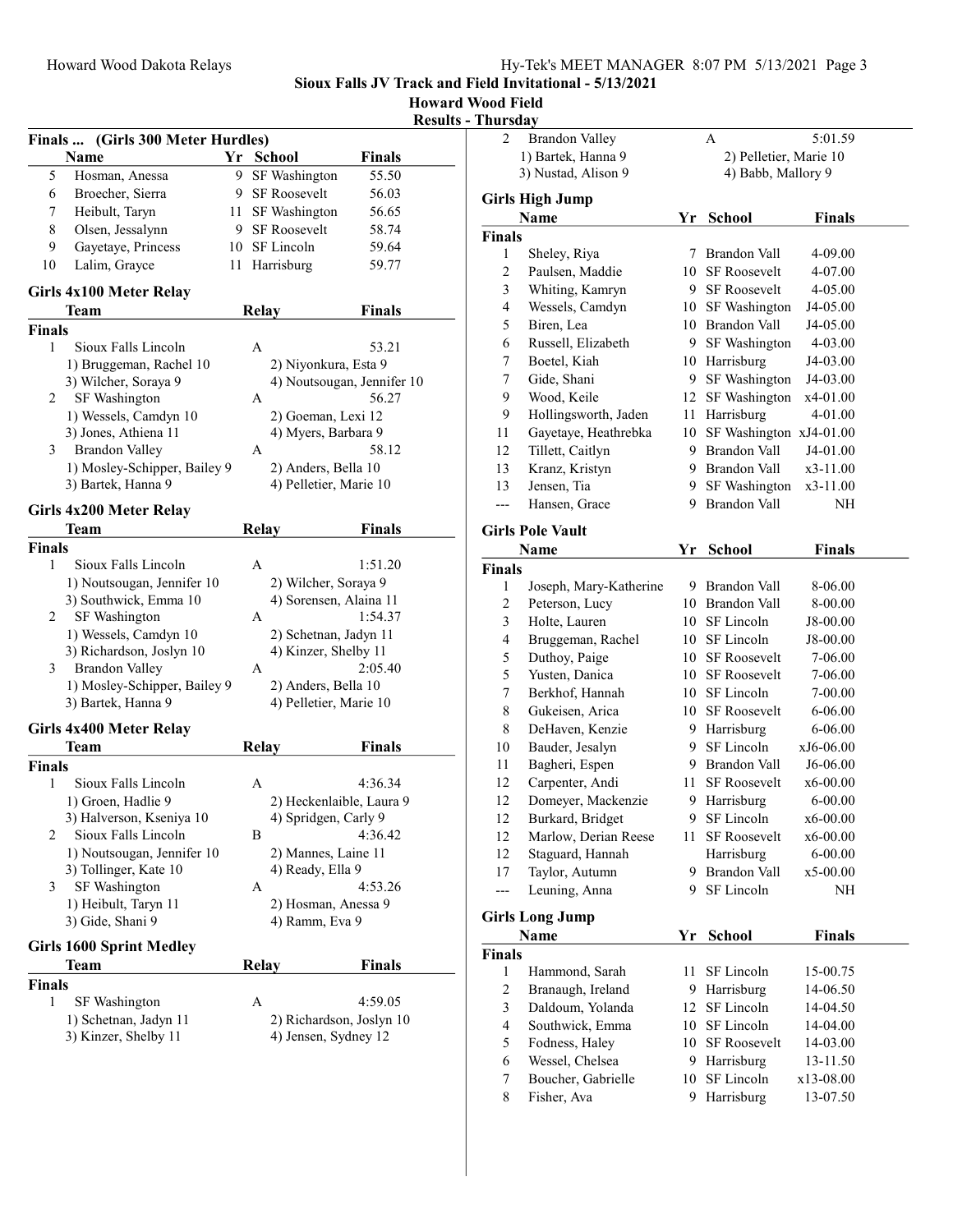## Howard Wood Field

Results - Thursday

|               | Finals  (Girls Long Jump) |     |                           |               |
|---------------|---------------------------|-----|---------------------------|---------------|
|               | Name                      | Yr  | <b>School</b>             | <b>Finals</b> |
| 9             | Michael, Emily            | 10  | SF Washington             | 13-06.00      |
| 10            | Ramm, Eva                 | 9.  | SF Washington             | 13-03.00      |
| 11            | Myers, Barbara            | 9.  | SF Washington             | 13-02.50      |
| 12            | Gak, Alakiir              | 9   | SF Washington $x12-10.50$ |               |
| 13            | Mosley-Schipper, Bailey   | 9.  | Brandon Vall              | 12-09.00      |
| 14            | Sheley, Riya              | 7   | Brandon Vall              | 12-02.00      |
| 15            | Winter, Allyssa           |     | 10 Harrisburg             | x12-01.50     |
| 15            | Nustad, Alison            | 9.  | Brandon Vall              | 12-01.50      |
| 17            | Derynck, Emma             | 10  | SF Lincoln                | x12-00.50     |
| 18            | Tillett, Caitlyn          | 9.  | Brandon Vall              | $x11-04.00$   |
| 19            | Gebriel, Wada             | 11  | Brandon Vall              | x11-01.50     |
| 20            | Ammann, Melina            | 9.  | SF Washington x11-01.00   |               |
| 21            | Carpenter, Andi           | 11- | <b>SF Roosevelt</b>       | 10-08.50      |
| 22            | Hansen, Grace             |     | 9 Brandon Vall            | x9-07.00      |
| 23            | Kranz, Kristyn            | 9   | Brandon Vall              | x9-05.50      |
|               | <b>Girls Triple Jump</b>  |     |                           |               |
|               | <b>Name</b>               | Yr  | School                    | <b>Finals</b> |
| <b>Finals</b> |                           |     |                           |               |
| 1             | Myers, Barbara            | 9.  | SF Washington             | 31-11.00      |
| 2             | Bruggeman, Rachel         | 10  | SF Lincoln                | 31-03.00      |
| 3             | Holte, Lauren             | 10  | SF Lincoln                | 30-01.00      |
| 4             | Michael, Emily            | 10  | SF Washington             | 29-02.50      |
| 5             | Ramm, Eva                 | 9   | SF Washington             | 28-09.50      |
| 6             | Marlow, Derian Reese      | 11  | <b>SF Roosevelt</b>       | 28-00.00      |
| 7             | Southwick, Emma           | 10  | SF Lincoln                | 27-08.00      |
| 8             | Derynck, Emma             | 10  | SF Lincoln                | x27-02.00     |
|               | <b>Girls Shot Put</b>     |     |                           |               |
|               | <b>Name</b>               | Yr  | School                    | Finals        |
| <b>Finals</b> |                           |     |                           |               |
| 1             | Zino, Sarah               | 10  | SF Lincoln                | 29-07.00      |
| 2             | Knudtson, Kyra            | 11- | SF Lincoln                | 28-08.00      |
| 3             | Thompson, Aspen           |     | 10 Brandon Vall           | 28-05.00      |
| 4             | Preheim, Hannah           |     | 10 Brandon Vall           | 28-04.00      |
| 5             | Walker, Ellie             | 11  | SF Washington             | 27-02.00      |
| 6             | Warner, Jadyn             | 10  | SF Roosevelt              | 26-09.50      |
| 7             | Marken, Kayleen           |     | 10 SF Lincoln             | 26-07.50      |
| 8             | Reck, Emma                | 12  | SF Washington             | 26-01.50      |
| 9             | Reese, Kalli              | 9   | <b>Brandon Vall</b>       | 25-05.00      |
| 10            | Bosler, Leah              | 10  | SF Lincoln                | x25-00.00     |
| 11            | Dzwonek, Morgan           | 11  | SF Roosevelt              | 24-11.50      |
| 12            | Grob, Kya                 | 10  | SF Lincoln                | x24-08.00     |
| 13            | Johnson, Jalia            | 10  | Brandon Vall              | x23-09.50     |
| 14            | Thomson, Felicity         | 9   | SF Washington             | 23-05.50      |
| 15            | Brink, Ava                | 9   | SF Washington x23-04.00   |               |
| 16            | Shishilla, Mikayla        | 9   | Harrisburg                | 22-05.00      |
| 17            | Johnson, Rachel           | 9.  | <b>SF Roosevelt</b>       | 22-01.50      |
| 18            | Swenson, Sylvia           | 9.  | Brandon Vall              | x21-11.00     |
| 19            | Reimers, Sydney           | 9.  | Brandon Vall              | x21-07.00     |
| 20            | Johnson, Makenzie         | 9.  | SF Roosevelt              | x21-03.50     |
| 21            | Orvarsdottir, Anita       | 9   | Harrisburg                | 20-03.50      |
| 22            | Leman, Sarah              | 10  | <b>Brandon Vall</b>       | x19-00.50     |

|                          | <b>Girls Discus Throw</b>      |          |                            |                   |  |
|--------------------------|--------------------------------|----------|----------------------------|-------------------|--|
|                          | Name                           |          | Yr School                  | <b>Finals</b>     |  |
| Finals                   |                                |          |                            |                   |  |
| 1                        | Marken, Kayleen                |          | 10 SF Lincoln              | 92-03             |  |
| $\overline{c}$           | Knudtson, Kyra                 |          | 11 SF Lincoln              | 88-07             |  |
| 3                        | Zino, Sarah                    |          | 10 SF Lincoln              | 86-04             |  |
| 4                        | Thomson, Vanessa               |          | 9 SF Washington            | 82-04             |  |
| 5                        | Warner, Jadyn                  |          | 10 SF Roosevelt            | 81-09             |  |
| 6                        | Thomson, Felicity              |          | 9 SF Washington            | 78-06             |  |
| 7                        | Reck, Emma                     |          | 12 SF Washington           | 76-00             |  |
| 8                        | Grob, Kya                      |          | 10 SF Lincoln              | x74-05            |  |
| 9                        | Bannwarth, Mia                 |          | 10 Brandon Vall            | 71-00             |  |
| 10                       | Shishilla, Mikayla             |          | 9 Harrisburg               | 70-07             |  |
| 11                       | Hewitt, Quinn                  |          | 9 Brandon Vall             | 70-05             |  |
| 12                       | Gukeisen, Arica                |          | 10 SF Roosevelt            | 70-00             |  |
| 13                       | Brink, Ava                     |          | 9 SF Washington            | x69-03            |  |
| 14                       | Reese, Kalli                   |          | 9 Brandon Vall             | 69-00             |  |
| 15                       | Magnus, Teagan                 |          | 10 Brandon Vall            | x67-08            |  |
| 16                       | Thompson, Aspen                |          | 10 Brandon Vall            | x65-08            |  |
| 17                       | Duncan, Tiana                  |          | 10 Harrisburg              | $63 - 10$         |  |
| 17                       | Johnson, Rachel                |          | 9 SF Roosevelt             | $x63-10$          |  |
| 17                       | Dzwonek, Morgan                | 11 -     | <b>SF Roosevelt</b>        | $63-10$           |  |
| 20                       | Johnson, Jalia                 |          | 10 Brandon Vall            | x62-07            |  |
| 21                       | Wright, Emily                  |          | 10 Brandon Vall            | x60-02            |  |
| 22                       | Hessel, Brooklyn               |          | 10 Brandon Vall            | x58-11            |  |
| 23                       | Stettnichs, Camryn             |          | 9 Brandon Vall             | x56-07            |  |
| 24                       | Hassebroek, Maura              |          | 9 Brandon Vall             | x54-09            |  |
| 24                       | Jellis, Leah                   |          | 9 Brandon Vall             | x54-09            |  |
| 26                       | Reimers, Sydney                |          | 9 Brandon Vall             | x54-07            |  |
| 27                       | Johnson, Makenzie              |          | 9 SF Roosevelt             | x49-09            |  |
| 28                       | Trout, Madison                 |          | 9 Brandon Vall             | x43-02            |  |
| 29                       | Orvarsdottir, Anita            |          | 9 Harrisburg               | $42 - 05$         |  |
| ---                      | Bosler, Leah                   | 10       | SF Lincoln                 | ND                |  |
|                          |                                |          |                            |                   |  |
|                          | Girls Javelin Throw            |          |                            |                   |  |
|                          | Name                           | Yr       | <b>School</b>              | <b>Finals</b>     |  |
| Finals<br>1              | Disbrow, Kaitlyn               |          | 11 Harrisburg              | 115.60m           |  |
| $\overline{c}$           | Kolbeck, Mary                  |          | 10 Brandon Vall            | 94.10m            |  |
| 3                        |                                |          | 12 Harrisburg              | 93.10m            |  |
| $\overline{\mathcal{L}}$ | Timmer, Kaylee                 |          | 9 Brandon Vall             | 86.70m            |  |
| 5                        | Reese, Kalli<br>Knudtson, Kyra | 11       | SF Lincoln                 | 75.00m            |  |
|                          |                                |          | 9 Brandon Vall             |                   |  |
| 6<br>7                   | Stettnichs, Camryn             |          | SF Lincoln                 | 74.50m<br>70.20m  |  |
|                          | Marken, Kayleen                | 10       |                            |                   |  |
| 8<br>9                   | Grob, Kya                      | 10<br>10 | SF Lincoln<br>SF Lincoln   | 67.60m<br>x63.10m |  |
|                          | Zino, Sarah                    |          |                            |                   |  |
| 10                       | Warner, Jadyn                  | 10       | <b>SF Roosevelt</b>        | 60.50m            |  |
| 11                       | Johnson, Rachel                | 9.       | <b>SF Roosevelt</b>        | 54.20m            |  |
| 12                       | Johnson, Makenzie              | 9        | <b>SF Roosevelt</b>        | 39.10m            |  |
| 13                       | Dzwonek, Morgan                | 11       | SF Roosevelt<br>SF Lincoln | x33.40m           |  |
| ---                      | Bosler, Leah                   | 10       |                            | ND                |  |
|                          |                                |          |                            |                   |  |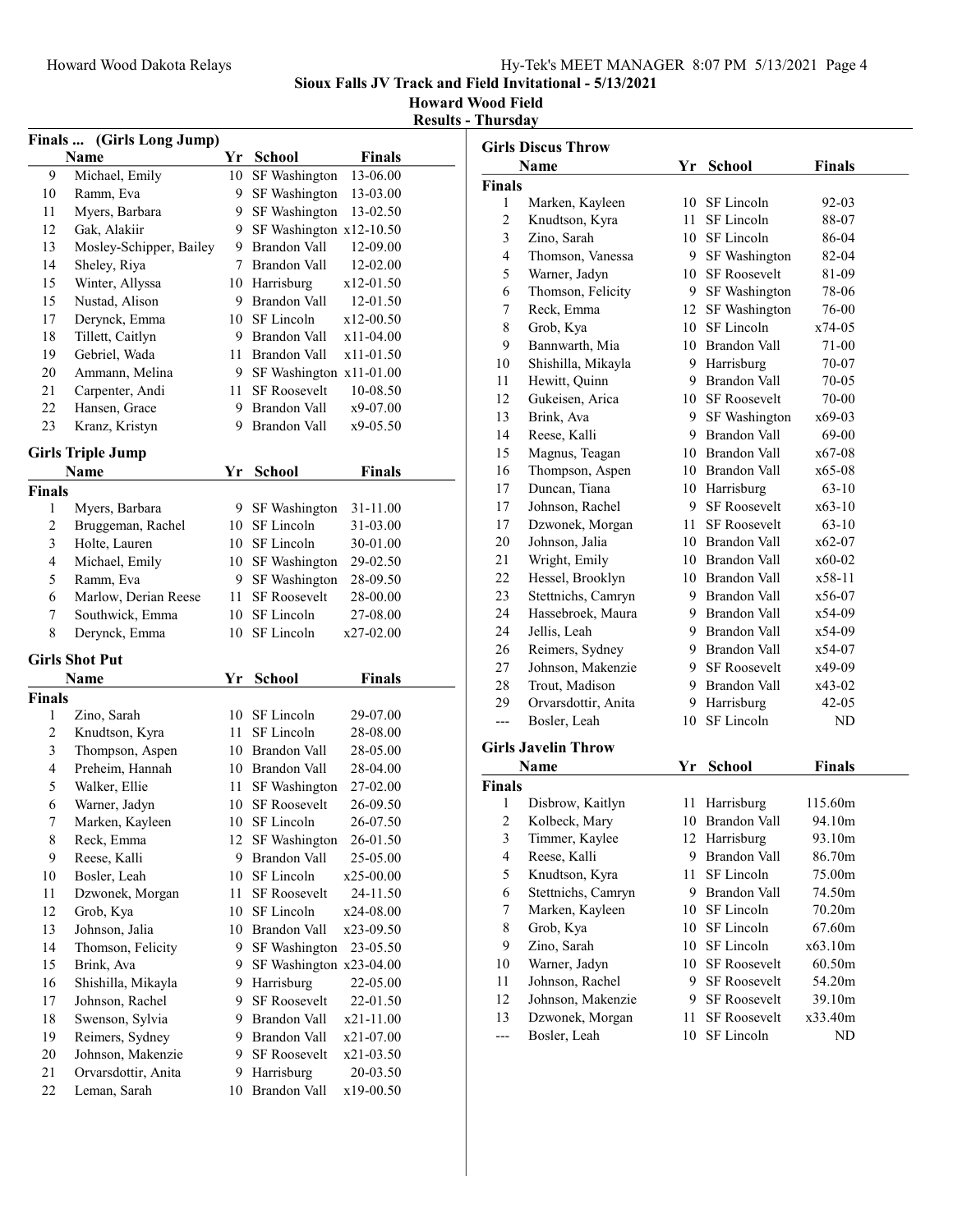Howard Wood Field

 $\frac{\text{Results - Thursday}}{\frac{53}{\text{Pet}}}$ 

|                | <b>Boys 100 Meter Dash</b> |        |                                      |               |
|----------------|----------------------------|--------|--------------------------------------|---------------|
|                | Name                       | Yr     | <b>School</b>                        | <b>Finals</b> |
| Finals         |                            |        |                                      |               |
| 1              | Thompson, Noah             |        | 11 Brandon Vall                      | 11.42         |
| $\overline{c}$ | Denevan, Connor            | $11 -$ | SF Lincoln                           | 11.70         |
| 3              | Schatz, Carson             |        | 9 SF Lincoln                         | 11.73         |
| 4              | Schroeder, Isaac           |        | 11 SF Lincoln                        | 11.79         |
| 5              | Peschel, Konnor            |        | 11 Brandon Vall                      | 11.80         |
| 6              | Hodge, Dreavin             |        | 9 Brandon Vall                       | 11.83         |
| 7              | Stanford, Sam              |        | 11 SF Roosevelt                      | 11.91         |
| 8              | McCubbin, Kamren           | 12     | SF Washington                        | 11.93         |
| 9              | Even, Jaxsen               | 9.     | SF Lincoln                           | x11.95        |
| 10             | Smith, Jack                | 9.     | SF Lincoln                           | x12.06        |
| 11             | Spears, Del'voun           |        | 9 Brandon Vall                       | x12.09        |
| 12             | Mahammad, Asmerom          |        | 11 SF Roosevelt                      | 12.09         |
| 13             | Yuoh, Wesfort              |        | 12 SF Roosevelt                      | 12.11         |
| 14             | Friske, Carter             | 11     | SF Lincoln                           | x12.11        |
| 15             | Jerstad, Luke              | 9.     | SF Lincoln                           | x12.12        |
| 15             | Agyeman, Matthew           | 11 -   | SF Washington                        | 12.12         |
| 17             | Keiso, Jabe                |        | 12 SF Roosevelt                      | x12.16        |
| 18             | Binger, Grayden            |        | 10 Brandon Vall                      | x12.20        |
| 19             | Hoffman, Garret            | 11 -   | SF Washington                        | 12.21         |
| 20             | Bolkema, Mason             |        | 9 SF Lincoln                         | x12.21        |
| 21             | Gramm, Carson              | 10     | SF Lincoln                           | x12.22        |
| 22             | Suehne, Glory              |        | 9 SF Lincoln                         | x12.24        |
| 23             | Gutierrez, Gabe            |        | 10 SF Lincoln                        | x12.25        |
| 24             | Shorter, Tyree             |        | 10 SF Lincoln                        | x12.26        |
| 25             | DeReconfort, Moise         | 11 -   | SF Washington                        | x12.27        |
| 26             | Sechser, Dawson            | 9.     | <b>SF Roosevelt</b>                  | x12.30        |
| 27             | Weatherill, Brooks         | 9      | Brandon Vall                         | x12.31        |
| 28             | Knutson, Kaden             | 9.     | SF Washington                        | x12.34        |
| 29             | Lechtenberg, Jackson       | 11 -   | SF Lincoln                           | x12.36        |
| 30             | Biteler, Jamin             | 9.     | SF Washington                        | x12.37        |
| 31             | Nelson, Lorenzo            |        | 10 Brandon Vall                      | x12.38        |
| 32             | Mooney, Gavin              | 11 -   | Watertown                            | 12.38         |
| 33             | Yoweli, Boas               | 9      | SF Lincoln                           | x12.39        |
| 34             | Ward, Owen                 | 9.     | <b>SF Roosevelt</b>                  | x12.41        |
| 35             | Prince, Austin             | 12     | <b>SF Roosevelt</b>                  | x12.41        |
| 36             | Mohr, Adam                 | 10     | SF Lincoln                           | x12.42        |
| 37             | Trautman, Carter           | 12     | <b>SF Roosevelt</b>                  | x12.43        |
| 38             | Haug, Evan                 | 9      | <b>SF Roosevelt</b>                  | x12.46        |
| 39             | Salinas, Omario            | 10     | SF Washington                        | x12.49        |
| 40             | Randall, Sam               | 12     | SF Washington                        | x12.49        |
| 41             | Rollinger, Cayl            | 9      | Harrisburg                           | 12.52         |
| 42             | Nelson, Mokgeseng          | 9      | Harrisburg                           | 12.53         |
| 43             | Vaughn, Cruiz              | 10     | SF Roosevelt                         | x12.56        |
| 44             | Bisbee, Tristan            | 10     | Brandon Vall                         | x12.57        |
| 45             | Schneider, Evan            | 9      | Brandon Vall                         | x12.57        |
| 46             |                            |        |                                      | x12.58        |
|                | Patient, Bita              | 11     | SF Washington<br><b>SF Roosevelt</b> |               |
| 47             | Williams, Terel            | 10     |                                      | x12.59        |
| 48             | Schmidt, Kaden             | 10     | SF Washington                        | x12.60        |
| 49             | Gomarko, Pierce            | 9      | SF Washington                        | x12.62        |
| 50             | Lechtenberg, Keeton        | 9      | SF Lincoln                           | x12.62        |
| 51             | Schmaus, Amanuel           | 9      | SF Roosevelt                         | x12.63        |
| 52             | McGarry, Aidan             | 9      | SF Lincoln                           | x12.63        |

| 53                      | Peterson, Trenton                 |         | 10 SF Lincoln            | x12.70          |  |
|-------------------------|-----------------------------------|---------|--------------------------|-----------------|--|
| 54                      | Menke, Max                        |         | 11 Harrisburg            | 12.72           |  |
| 55                      | Breidenbach, Grant                |         | 10 SF Washington         | x12.72          |  |
| 56                      | Joseph, Deandre                   | 11      | <b>SF Roosevelt</b>      | x12.74          |  |
| 57                      | Rabine, Marcus                    |         | 9 Watertown              | 12.77           |  |
| 58                      | Lage, Kobe                        | 11      | SF Lincoln               | x12.78          |  |
| 59                      | Sanchez, Daniel                   |         | 10 SF Washington         | x12.79          |  |
| 60                      | Grabow, David                     |         | 10 SF Roosevelt          | x12.81          |  |
| 61                      | Newkirk, Javon                    |         | 9 SF Lincoln             | x12.81          |  |
| 62                      | Gunderson, Chase                  | 10      | SF Washington            | x12.89          |  |
| 63                      | Beck, Matthew                     | 11 -    | <b>Brandon Vall</b>      | x12.89          |  |
| 64                      | Schafer, Tate                     | 9       | SF Lincoln               | x12.90          |  |
| 65                      | Kattenberg, Trayton               |         | 9 Brandon Vall           | x12.91          |  |
| 66                      | Asche, Aiden                      |         | 9 Harrisburg             | x12.92          |  |
| 67                      | Medrano, Andrew                   |         | 10 Harrisburg            | x12.93          |  |
| 68                      | Ailts, Adan                       |         | 9 SF Lincoln             | x12.97          |  |
| 69                      | Anthony, Marcus                   |         | 9 Brandon Vall           | x13.01          |  |
| 70                      | Swier, Lincoln                    |         | 12 SF Washington         | x13.05          |  |
| 71                      | Moon, Jacob                       |         | 10 Harrisburg            | x13.07          |  |
| 72                      | Deelstra, Griffin                 | 9       | SF Lincoln               | x13.13          |  |
| 73                      | Sittner, Isaac                    |         | 9 SF Lincoln             | x13.17          |  |
| 74                      | Thomson, Max                      | 11 -    | SF Washington            | x13.33          |  |
| 75                      | Hacker, Antonio                   | 10      | SF Washington            | x13.46          |  |
| 76                      | Benson, Ian                       | 9       | SF Lincoln               | x13.48          |  |
| 77                      | Gartei, Emmanuel                  |         | 10 Brandon Vall          | x13.61          |  |
| 78                      | Finch, Landon                     |         | 9 Harrisburg             | x13.62          |  |
| 79                      | Kriech, Jayden                    |         | 12 SF Roosevelt          | x13.66          |  |
| 80                      | Mulder, Jeremiah                  |         | 9 SF Lincoln             | x13.77          |  |
|                         |                                   |         |                          |                 |  |
|                         |                                   |         |                          |                 |  |
| 81                      | Manirafashha, Erick               |         | 10 SF Washington         | x13.97          |  |
| 82                      | Lang, Isaac                       | 9       | SF Lincoln               | x13.98          |  |
| 83                      | Bramstedt, Ethan                  |         | 10 Harrisburg            | x14.00          |  |
| 84                      | Vyizigiro, Etienne                | 10      | SF Roosevelt             | x14.07          |  |
| 85                      | Kuel, Phillip                     | 9       | <b>SF Roosevelt</b>      | x14.08          |  |
| 86                      | Benson-Garr, Karter               | 9       | SF Lincoln               | x14.39          |  |
|                         | <b>Boys 200 Meter Dash</b>        |         |                          |                 |  |
|                         | Name                              | Yr      | <b>School</b>            | <b>Finals</b>   |  |
| <b>Finals</b>           |                                   |         |                          |                 |  |
| 1                       | Thompson, Noah                    |         | 11 Brandon Vall          | 23.75           |  |
| $\overline{\mathbf{c}}$ | Vigants, Austin                   |         | 12 Brandon Vall          | 24.41           |  |
| 3                       | Mashlan, Carson                   |         | 12 Brandon Vall          | 24.44           |  |
| $\overline{4}$          | Schatz, Carson                    | 9.      | SF Lincoln               | 24.59           |  |
| 5                       | Anders, Joey                      | 11      | Brandon Vall             | x24.72          |  |
| 6                       | Burch, Luke                       |         | 12 Brandon Vall          | x24.76          |  |
| 7                       | Friske, Carter                    | 11      | SF Lincoln               | 24.99           |  |
| 8                       | Angok, Malual                     | 12      | SF Washington            | 25.55           |  |
| 9                       | Hoffman, Garret                   | 11      | SF Washington            | 25.66           |  |
| 10                      | Gramm, Carson                     | 10      | SF Lincoln               | 25.68           |  |
| 11                      | Spears, Del'voun                  | 9.      | Brandon Vall             | x25.72          |  |
| 12                      | Denevan, Connor                   | 11      | SF Lincoln               | x25.74          |  |
| 13                      | Mahammad, Asmerom                 | 11      | <b>SF Roosevelt</b>      | 25.77           |  |
| 14                      | Horner, Tyler                     | 10      | SF Roosevelt             | 25.94           |  |
| 15                      | Gardner, Gage                     | 11      | SF Lincoln               | x25.94          |  |
| 16                      | Agyeman, Matthew                  | 11      | SF Washington            | 25.94           |  |
| 17<br>18                | Heinz, James<br>McConnell, Samuel | 9.<br>9 | Harrisburg<br>SF Lincoln | 26.07<br>x26.16 |  |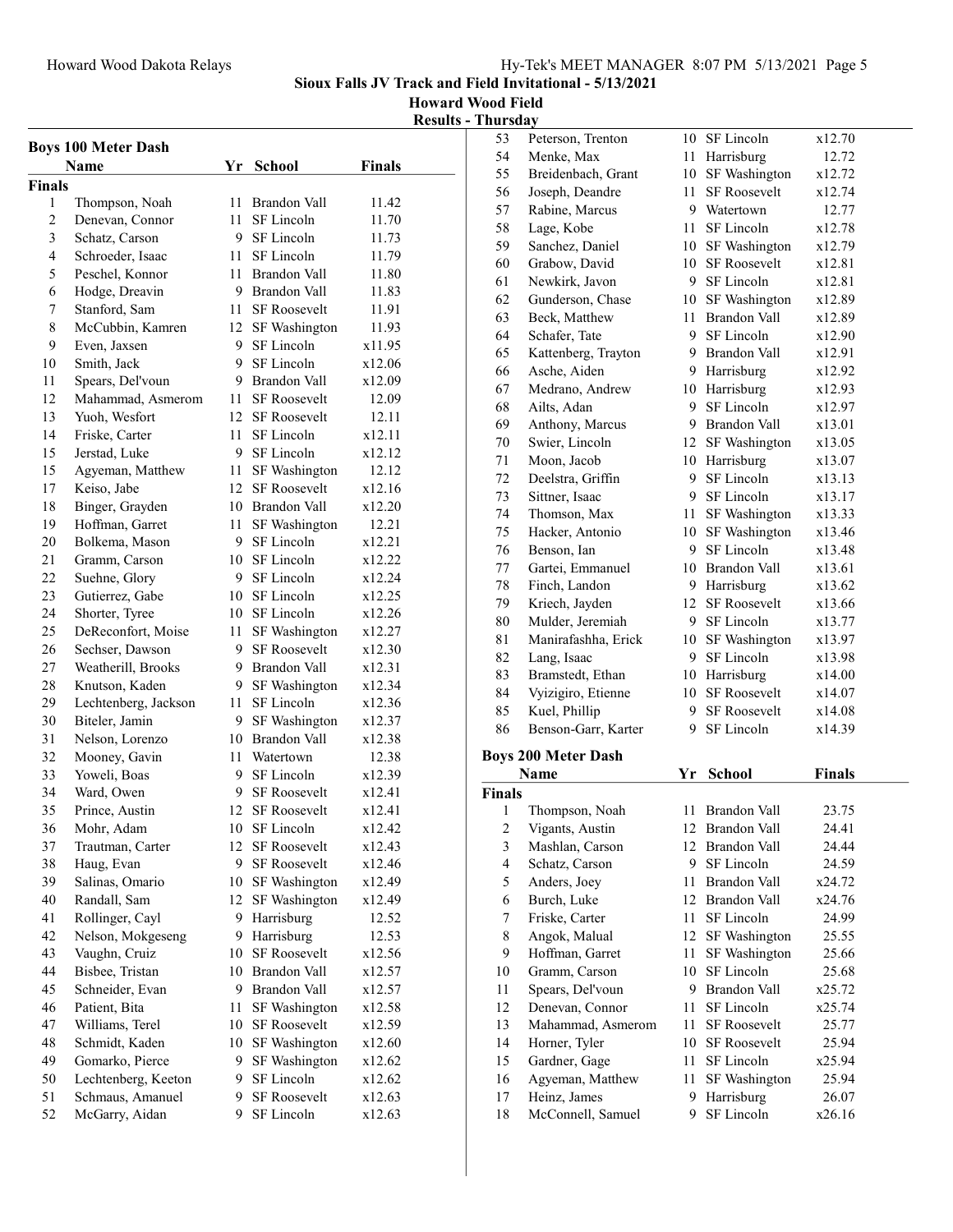Sioux Falls JV Track and Field Invitational - 5/13/2021

Howard Wood Field

| <b>Results - Thursday</b> |
|---------------------------|
|---------------------------|

| (Boys 200 Meter Dash)<br>Finals |                            |        |                     |                |  |  |
|---------------------------------|----------------------------|--------|---------------------|----------------|--|--|
|                                 | Name                       |        | Yr School           | Finals         |  |  |
| 19                              | VanHemert, Aaron           | 10     | <b>Brandon Vall</b> | x26.18         |  |  |
| 20                              | Foley, Tommy               |        | 9 Watertown         | 26.21          |  |  |
| 21                              | Weatherill, Brooks         |        | 9 Brandon Vall      | x26.22         |  |  |
| 22                              | Worthington, Tanner        |        | 10 SF Lincoln       | x26.33         |  |  |
| 23                              | First In Trouble, Ashton   |        | 9 Watertown         | 26.36          |  |  |
| 24                              | Kambalo, Mikele            | 11     | SF Washington       | x26.47         |  |  |
| 25                              | Randall, Sam               |        | 12 SF Washington    | x26.66         |  |  |
| 26                              | Salinas, Omario            | 10     | SF Washington       | x26.69         |  |  |
| 27                              | Schmaus, Amanuel           | 9.     | <b>SF Roosevelt</b> | 26.76          |  |  |
| 28                              | Lechtenberg, Jackson       | 11 -   | SF Lincoln          | x26.80         |  |  |
| 29                              | DeReconfort, Moise         | 11 -   | SF Washington       | x26.89         |  |  |
| 30                              | Lechtenberg, Keeton        | 9.     | SF Lincoln          | x26.96         |  |  |
| 31                              | Bolkema, Mason             | 9      | SF Lincoln          | x27.01         |  |  |
| 32                              | Knutson, Kaden             |        | 9 SF Washington     | x27.17         |  |  |
| 33                              | Prince, Austin             |        | 12 SF Roosevelt     | x27.24         |  |  |
| 34                              | Drexler, Carson            |        | 9 Harrisburg        | 27.25          |  |  |
| 35                              | Rollinger, Cayl            |        | 9 Harrisburg        | 27.25          |  |  |
| 36                              | Williams, Terel            |        | 10 SF Roosevelt     | x27.26         |  |  |
| 37                              | Joseph, Deandre            | 11 -   | <b>SF Roosevelt</b> | x27.35         |  |  |
| 38                              | Medrano, Andrew            |        | 10 Harrisburg       | x27.54         |  |  |
| 38                              | Newkirk, Javon             | 9.     | SF Lincoln          | x27.54         |  |  |
| 40                              | Trautman, Carter           |        | 12 SF Roosevelt     | x27.55         |  |  |
| 41                              | Axtman, Nicolas            |        | 9 SF Lincoln        | x27.62         |  |  |
| 42                              | Peterson, Trenton          |        | 10 SF Lincoln       | x27.63         |  |  |
| 43                              | Breidenbach, Grant         |        | 10 SF Washington    | x27.66         |  |  |
| 44                              | Gunderson, Chase           |        | 10 SF Washington    | x27.85         |  |  |
| 45                              | Schafer, Tate              |        | 9 SF Lincoln        | x27.96         |  |  |
| 46                              | Schmidt, Kaden             |        | 10 SF Washington    | x28.05         |  |  |
| 47                              | Grabow, David              |        | 10 SF Roosevelt     | x28.17         |  |  |
| 48                              | Zino, Ray                  | 9      | SF Lincoln          | x28.18         |  |  |
| 49                              | Sittner, Isaac             | 9      | SF Lincoln          | x28.21         |  |  |
| 50                              | Tsegaye, Mhiretab          | 10     | SF Lincoln          | x28.30         |  |  |
| 51                              | Sanchez, Daniel            |        | 10 SF Washington    | x28.32         |  |  |
| 52                              | Patient, Bita              | 11     | SF Washington       | x28.36         |  |  |
| 53                              | Aguilar, Luis              | 10     | SF Lincoln          | x28.38         |  |  |
| 54                              | Ailts, Adan                | 9      | SF Lincoln          | x28.46         |  |  |
| 55                              | Thomson, Max               | 11     | SF Washington       | x28.46         |  |  |
| 56                              | Hacker, Antonio            |        | 10 SF Washington    | x28.58         |  |  |
| 57                              | Wallin, Jackson            | 9.     | SF Lincoln          | x28.85         |  |  |
| 58                              | Moon, Jacob                |        | 10 Harrisburg       | x28.93         |  |  |
| 59                              | Kriech, Jayden             |        | 12 SF Roosevelt     | x29.02         |  |  |
| 60                              | Swier, Lincoln             | 12     | SF Washington       | x29.29         |  |  |
| 61                              | Deelstra, Griffin          | 9      | SF Lincoln          | x29.30         |  |  |
| 62                              | Benson, Ian                | 9.     | SF Lincoln          | x29.53         |  |  |
| 63                              | Kuel, Phillip              | 9.     | SF Roosevelt        | x29.64         |  |  |
| 64                              | Manirafashha, Erick        | $10\,$ | SF Washington       | x30.06         |  |  |
| 65                              | Lang, Isaac                | 9      | SF Lincoln          | x31.18         |  |  |
|                                 |                            |        |                     |                |  |  |
|                                 | <b>Boys 400 Meter Dash</b> |        | <b>School</b>       | <b>Finals</b>  |  |  |
|                                 | Name                       | Yr     |                     |                |  |  |
| <b>Finals</b><br>1              | Watson, London             |        | 9 Brandon Vall      |                |  |  |
| $\overline{c}$                  | DeWitt, Joey               |        | 9 Brandon Vall      | 53.08<br>53.18 |  |  |
| 3                               | Borchardt, Cole            | 11     | Brandon Vall        | 53.92          |  |  |
|                                 |                            |        |                     |                |  |  |

| $\overline{4}$ | Gardner, Gage                        | 11       | SF Lincoln                  | 55.54               |  |
|----------------|--------------------------------------|----------|-----------------------------|---------------------|--|
| 5              | Joyce, Cade                          | 9        | SF Lincoln                  | 56.08               |  |
| 6              | Denevan, Connor                      | 11       | SF Lincoln                  | 56.34               |  |
| 7              | Briest, Kyler                        | 11       | <b>Brandon Vall</b>         | x56.72              |  |
| 8              | Even, Jaxsen                         | 9        | SF Lincoln                  | x57.54              |  |
| 9              | Deschepper, Mason                    | 10       | SF Roosevelt                | 58.10               |  |
| 10             | Nelson, Lorenzo                      | 10       | Brandon Vall                | x58.57              |  |
| 11             | Bisbee, Tristan                      | 10       | <b>Brandon Vall</b>         | x59.76              |  |
| 12             | Castro, Edward                       | 9        | SF Washington               | 59.97               |  |
| 13             | Rock, JT                             | 9        | SF Lincoln                  | x1:00.82            |  |
|                |                                      |          |                             |                     |  |
| 14             | Schofield, Devin                     | 10       | <b>SF Roosevelt</b>         | 1:01.15             |  |
| 15             | Parish, Michael                      | 10       | SF Roosevelt                | 1:01.43             |  |
| 16             | Harmon, Steven                       | 9.       | <b>SF Roosevelt</b>         | x1:01.72            |  |
| 17             | Aguilar, Luis                        |          | 10 SF Lincoln               | x1:03.56            |  |
| 18             | Hacker, Antonio                      | 10       | SF Washington               | 1:04.35             |  |
| 19             | Bonynge, Kole                        | 11       | SF Washington               | 1:04.75             |  |
| 20             | Johnson, Rubben                      | 10       | SF Lincoln                  | x1:05.93            |  |
| 21             | Jensen, Daniel                       | 11       | Harrisburg                  | 1:08.06             |  |
| 22             | Haug, Evan                           | 9        | SF Roosevelt 17:52:03.78    |                     |  |
| 23             | Mohr, Adam                           | 10       | SF Lincoln                  | 17:52:04.22         |  |
| 24             | Kindvall, Tyler                      | 10       | SF Roosevelt 17:52:04.37    |                     |  |
| 25             | Jensen, Andrew                       | 10       | Harrisburg                  | 17:52:04.66         |  |
| 26             | Horner, Tyler                        | 10       | SF Roosevelt 17:52:04.95    |                     |  |
| 27             | Ver Steeg, Preston                   | 9        | SF Roosevelt 17:52:05.24    |                     |  |
| 28             | Spears, Del'voun                     | 9.       | Brandon Vall 17:52:08.23    |                     |  |
|                |                                      |          |                             |                     |  |
|                | <b>Boys 800 Meter Run</b>            |          |                             |                     |  |
|                | Name                                 | Yr       | <b>School</b>               | <b>Finals</b>       |  |
|                |                                      |          |                             |                     |  |
| <b>Finals</b>  |                                      |          |                             |                     |  |
| 1              | Grenz, Zander                        | 10       | <b>SF Roosevelt</b>         | 2:09.26             |  |
| $\overline{c}$ | Weigelt, Kieran                      | 9        | SF Roosevelt                | 2:10.34             |  |
| $\mathfrak{Z}$ | Geurts, Carter                       | 10       | <b>SF Roosevelt</b>         | 2:11.24             |  |
| $\overline{4}$ | Johnson, Eli                         | 9.       | <b>SF Roosevelt</b>         | x2:11.60            |  |
| 5              | Brown, Griffin                       | 12       | <b>SF Roosevelt</b>         | x2:14.08            |  |
| 6              | Johnson, Clayton                     | 11       | <b>SF Roosevelt</b>         | x2:14.41            |  |
| 7              | Hutton, Josiah                       | 9        | Harrisburg                  | 2:16.49             |  |
| $\,$ $\,$      | Lortscher, Clark                     | 10       | SF Lincoln                  | 2:17.00             |  |
| 9              | Olivier, Ian                         | 10       | SF Lincoln                  | 2:21.08             |  |
| 10             | Tufte, Gabriel                       | 11       | SF Lincoln                  | 2:21.61             |  |
| 11             | Knutson, Jaykob                      |          | 11 SF Lincoln               | x2:21.86            |  |
| 12             | Blake, Porter                        | 10       | Harrisburg                  | 2:23.60             |  |
| 13             | Gaede, Jack                          | 10       | <b>SF Roosevelt</b>         | x2:23.65            |  |
| 14             | Capaldo, Cole                        | 10       | SF Lincoln                  | x2:24.51            |  |
| 15             | Kittelson, Carter                    | 10       | <b>SF Roosevelt</b>         | x2:24.88            |  |
| 16             |                                      | 9        |                             | 2:26.42             |  |
| 17             | Roach, Brayden                       | 10       | SF Washington               | 2:26.84             |  |
|                | Tidemann, Brady                      | 11       | Brandon Vall                |                     |  |
| 18             | Macarthur, Kurtis                    | 11       | Brandon Vall                | 2:28.24             |  |
| 19             | Henriquez, Edwin                     |          | <b>SF Roosevelt</b>         | x2:29.02            |  |
| 20             | Briggs, Ethan                        | 10       | SF Roosevelt                | x2:29.75            |  |
| 21             | Johnson, Rhett                       | 10       | <b>SF Roosevelt</b>         | x2:31.13            |  |
| 22             | Scheaffer, Josiah                    | 12       | Harrisburg                  | 2:31.57             |  |
| 23             | Parsai, Prakash                      | 12       | SF Washington               | 2:31.91             |  |
| 24             | Presler, Ryan                        | 10       | <b>Brandon Vall</b>         | 2:32.13             |  |
| 25             | Parish, Michael                      | 10       | <b>SF Roosevelt</b>         | x2:36.29            |  |
| 26<br>27       | Beckstrand, Conner<br>Jensen, Andrew | 11<br>10 | SF Washington<br>Harrisburg | 2:38.08<br>x2:42.01 |  |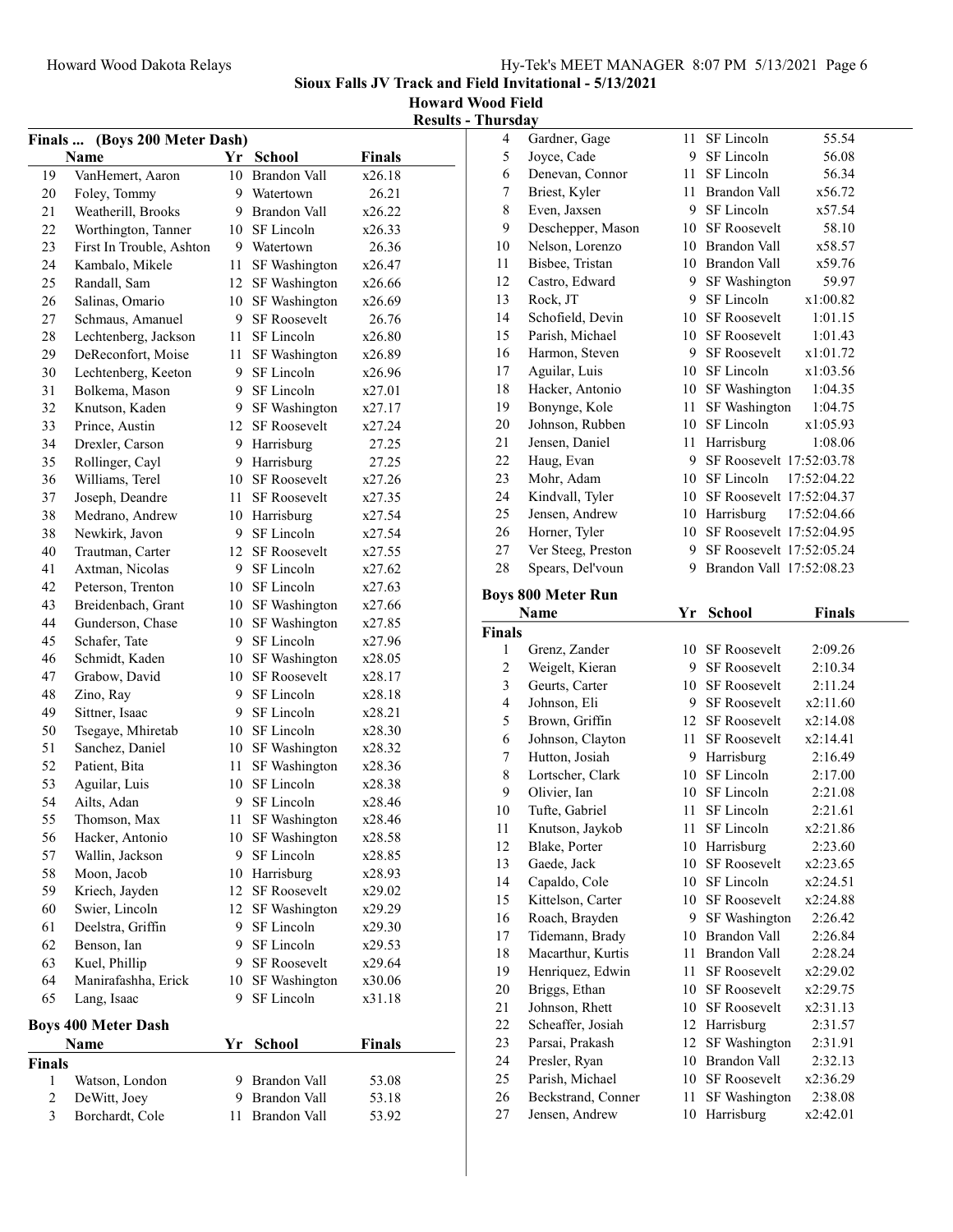Howard Wood Field Its - Thursday

|               |                              |      |                     |               | <u>Result:</u> |
|---------------|------------------------------|------|---------------------|---------------|----------------|
|               | Finals  (Boys 800 Meter Run) |      |                     |               |                |
|               | Name                         |      | Yr School           | <b>Finals</b> |                |
| 28            | Sprecher, Caden              | 9.   | <b>Brandon Vall</b> | x2:43.67      |                |
| 29            | Williams, Isaac              |      | 9 Harrisburg        | x2:44.25      |                |
| 30            | Keiser, Jaren                | 11 - | SF Roosevelt        | x2:48.04      |                |
| 31            | Holden, Joshua               |      | 10 Harrisburg       | x2:48.94      |                |
| 32            | Feerick, Collin              |      | 10 SF Washington    | x2:51.37      |                |
| 33            | Petersen, Dane               |      | 9 Brandon Vall      | x3:14.44      |                |
|               | <b>Boys 1600 Meter Run</b>   |      |                     |               |                |
|               | Name                         | Yr   | <b>School</b>       | <b>Finals</b> |                |
| <b>Finals</b> |                              |      |                     |               |                |
| 1             | VanDeBerg, Ben               |      | 11 Brandon Vall     | 4:49.44       |                |
| 2             | Van Buskirk, Jacob           |      | 12 SF Lincoln       | 4:51.66       |                |
| 3             | Peck, Colin                  | 9.   | SF Lincoln          | 4:53.00       |                |
| 4             | Kroesche, Isaiah             |      | 10 SF Lincoln       | 4:57.88       |                |
| 5             | Anderson, Michael            |      | 10 SF Lincoln       | x5:01.32      |                |
| 6             | Knutson, Jaykob              | 11   | SF Lincoln          | x5:01.48      |                |
| 7             | Kern, Paul                   |      | 9 Brandon Vall      | 5:02.47       |                |
| 8             | Falconer, Jonathon           |      | 10 SF Lincoln       | x5:03.85      |                |
| 9             | Groen, Tyler                 |      | 10 Brandon Vall     | 5:05.62       |                |
| 10            | Nelsen, Simon                |      | 12 SF Lincoln       | x5:06.33      |                |
| 11            | Lortscher, Clark             |      | 10 SF Lincoln       | x5:07.40      |                |
| 12            | Briggs, Ethan                |      | 10 SF Roosevelt     | 5:08.79       |                |
| 13            | Tufte, Gabriel               |      | 11 SF Lincoln       | x5:09.52      |                |
| 14            | Coughlin, Camden             |      | 9 Brandon Vall      | x5:10.97      |                |
| 15            | Olivier, Ian                 |      | 10 SF Lincoln       | x5:15.23      |                |
| 16            | DeKam, Caden                 |      | 9 SF Lincoln        | x5:17.36      |                |
| 17            | McDermott, Blake             | 11 - | SF Lincoln          | x5:18.14      |                |
| 18            | Santi, Jakson                | 11   | <b>Brandon Vall</b> | x5:18.76      |                |
| 19            | Irey, Bergen                 |      | 9 Brandon Vall      | x5:25.12      |                |
| 20            | Capaldo, Cole                |      | 10 SF Lincoln       | x5:26.25      |                |
| 21            | Gaede, Jack                  |      | 10 SF Roosevelt     | 5:30.86       |                |
| 22            | Parsai, Prakash              |      | 12 SF Washington    | 5:30.90       |                |
| 23            | Binstock, Peter              | 11 - | SF Lincoln          | x5:32.51      |                |
| 24            | Dathe, Jackson               |      | 9 Brandon Vall      | x5:36.00      |                |
| 25            | Johnson, Rhett               |      | 10 SF Roosevelt     | 5:38.45       |                |
| 26            | Danielson, Maxwell           |      | 10 SF Lincoln       | x5:40.18      |                |
| 27            | Schramm, Carter              |      | 10 SF Lincoln       | x5:40.90      |                |
| 28            | Kittelson, Carter            | 10 - | <b>SF Roosevelt</b> | x5:41.88      |                |
| 29            | Jackson, Dakota              | 9.   | SF Lincoln          | x5:44.90      |                |
| 30            | Martin, Briley               |      | 10 Watertown        | 5:45.00       |                |
| 31            | Johnson, Sawyer              | 9.   | SF Washington       | 5:45.17       |                |
| 32            | Feerick, Collin              | 10   | SF Washington       | 5:52.54       |                |
| 33            | Scheaffer, Josiah            |      | 12 Harrisburg       | 5:58.05       |                |
| 34            | Sprecher, Caden              | 9.   | <b>Brandon Vall</b> | x5:59.16      |                |
| 35            | Ellingson, Jaxon             | 9.   | SF Washington       | x5:59.25      |                |
| 36            | Mayer, Charles               | 10   | SF Washington       | x5:59.29      |                |
| 37            | Kauffman, Alex               | 10   | Brandon Vall        | x6:03.49      |                |
| 38            | Williams, Isaac              | 9    | Harrisburg          | 6:03.63       |                |
| 39            | Holden, Joshua               | 10   | Harrisburg          | 6:05.12       |                |
| 40            | Elkin, Saddler               | 9    | Brandon Vall        | x6:05.64      |                |
| 41            | Schneider, Brian             | 11   | Brandon Vall        | x6:09.70      |                |
| 42            | Keiser, Jaren                | 11   | <b>SF Roosevelt</b> | x6:16.59      |                |
| 43            | O'Connor, Vincent            | 11   | Watertown           | 6:32.11       |                |
| 44            | Petersen, Dane               | 9    | Brandon Vall        | x7:04.49      |                |
|               |                              |      |                     |               |                |

| 45             | Baas, Jose                         | 9    | SF Lincoln            | x7:46.47      |  |
|----------------|------------------------------------|------|-----------------------|---------------|--|
|                |                                    |      |                       |               |  |
|                | <b>Boys 3200 Meter Run</b><br>Name | Yr   |                       | <b>Finals</b> |  |
| <b>Finals</b>  |                                    |      | <b>School</b>         |               |  |
| 1              | Groen, Tyler                       |      | 10 Brandon Vall       | 11:31.92      |  |
| $\overline{c}$ | McDermott, Blake                   | 11 - | SF Lincoln            | 11:47.00      |  |
| 3              | Lewis, Gavin                       | 11 - | SF Washington         | 11:58.28      |  |
| 4              | Roberts, Tate                      |      | 11 Brandon Vall       | 12:17.55      |  |
| 5              | DeKam, Caden                       |      | 9 SF Lincoln          | 12:34.40      |  |
| 6              | Binstock, Peter                    |      | 11 SF Lincoln         | 12:42.16      |  |
| 7              | Jackson, Dakota                    | 9.   | SF Lincoln            | x13:06.01     |  |
|                |                                    |      |                       |               |  |
|                | <b>Boys 110 Meter Hurdles</b>      |      |                       |               |  |
|                | Name                               | Yr   | <b>School</b>         | <b>Finals</b> |  |
| <b>Finals</b>  |                                    |      |                       |               |  |
| 1              | Angok, Thon                        |      | 10 SF Washington      | 17.25         |  |
| $\overline{c}$ | Wehde, Trevor                      |      | 9 Harrisburg          | 17.51         |  |
| 3              | VanHemert, Aaron                   |      | 10 Brandon Vall       | 17.87         |  |
| $\overline{4}$ | Brown, Vaughn                      |      | 9 SF Roosevelt        | 18.21         |  |
| 5              | Frerichs, Gabe                     |      | 11 SF Washington      | 18.56         |  |
| 6              | Hammer, Logan                      |      | 11 Harrisburg         | 18.56         |  |
| 7              | SmithMendez, Jacob                 |      | 11 SF Roosevelt       | 18.72         |  |
| 8              | McConnell, Samuel                  |      | 9 SF Lincoln          | 20.04         |  |
| 9              | Adris, Yonas                       |      | 9 SF Roosevelt        | 20.50         |  |
| 10             | Boyens, Adam                       |      | 10 SF Lincoln         | 21.24         |  |
| 11             | Lechtenberg, Keeton                | 9.   | SF Lincoln            | 21.33         |  |
|                | <b>Boys 300 Meter Hurdles</b>      |      |                       |               |  |
|                | Name                               | Yr   | School                | <b>Finals</b> |  |
| <b>Finals</b>  |                                    |      |                       |               |  |
|                |                                    |      |                       |               |  |
| 1              | Brown, Vaughn                      |      | 9 SF Roosevelt        | 43.33         |  |
| 2              | Angok, Thon                        |      | 10 SF Washington      | 44.04         |  |
| 3              | Adris, Yonas                       |      | 9 SF Roosevelt        | 44.48         |  |
| 4              | SmithMendez, Jacob                 |      | 11 SF Roosevelt       | 44.63         |  |
| 5              | McConnell, Samuel                  |      | 9 SF Lincoln          | 45.38         |  |
| 6              | Torres, Hector                     |      | 10 SF Roosevelt       | x45.57        |  |
| 7              | Sonnenschein, Clay                 |      | 9 Harrisburg          | 46.14         |  |
| 8              | Wehde, Trevor                      | 9.   | Harrisburg            | 46.65         |  |
| 9              | VanHemert, Aaron                   |      | 10 Brandon Vall       | 46.89         |  |
| 10             | Frerichs, Gabe                     | 11   | SF Washington         | 47.65         |  |
| 11             | Lechtenberg, Keeton                | 9    | SF Lincoln            | 48.89         |  |
| 12             | Wilson, Mason                      | 9    | SF Washington         | 50.96         |  |
|                | <b>Boys 4x100 Meter Relay</b>      |      |                       |               |  |
|                | Team                               |      | <b>Relay</b>          | <b>Finals</b> |  |
| <b>Finals</b>  |                                    |      |                       |               |  |
| 1              | Sioux Falls Roosevelt              |      | A                     | 44.80         |  |
|                | 1) Sanow, Tayten 10                |      | 2) Ashley, Taylen 10  |               |  |
|                | 3) Stanford, Sam 11                |      | 4) Kindvall, Tyler 10 |               |  |
| 2              | <b>Brandon Valley</b>              |      | A                     | 45.51         |  |
|                | 1) Hodge, Dreavin 9                |      | 2) Briest, Kyler 11   |               |  |
|                | 3) Binger, Grayden 10              |      | 4) Peschel, Konnor 11 |               |  |
| 3              | Sioux Falls Lincoln                |      | В                     | 46.12         |  |
|                | 1) Suehne, Glory 9                 |      | 2) Jerstad, Luke 9    |               |  |
|                | 3) Yoweli, Boas 9                  |      | 4) Schatz, Carson 9   |               |  |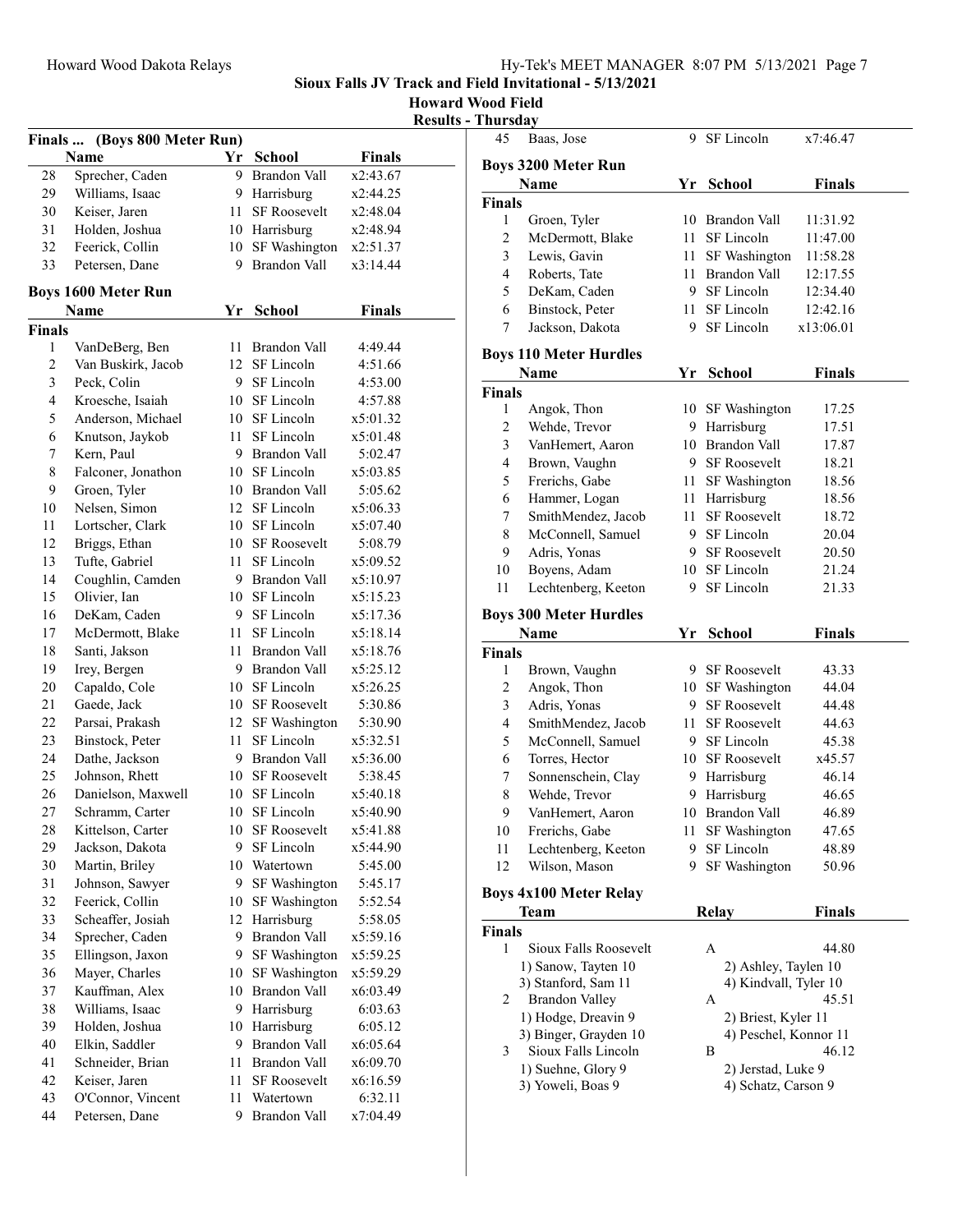#### Howard Wood Field Results - Thursday

|               | Finals  (Boys 4x100 Meter Relay) |              |                        |
|---------------|----------------------------------|--------------|------------------------|
|               | Team                             | <b>Relay</b> | <b>Finals</b>          |
| 4             | Sioux Falls Lincoln              | A            | 46.69                  |
|               | 1) Shorter, Tyree 10             |              | 2) Hindbjorgen, Sam 10 |
|               | 3) Heier, Sam 11                 |              | 4) Gutierrez, Gabe 10  |
| 5             | SF Washington                    | А            | 46.95                  |
|               | 1) Kambalo, Mikele 11            |              | 2) Reh, Law 11         |
|               | 3) Villanueva, Chaedyn 10        |              | 4) Zych, Ashton 11     |
| 6             | Harrisburg                       | А            | 47.92                  |
|               | 1) Doelue, Bueibondy 10          |              | 2) Heinz, James 9      |
|               | 3) Wolbrink, Jaxson 9            |              | 4) Rollinger, Cayl 9   |
| 7             | <b>Brandon Valley</b>            | В            | 51.21                  |
|               | 1) Kattenberg, Trayton 9         |              | 2) Schneider, Evan 9   |
|               | 3) Beck, Matthew 11              |              | 4) Anthony, Marcus 9   |
|               | <b>Boys 4x200 Meter Relay</b>    |              |                        |
|               | Team                             | Relay        | Finals                 |
| <b>Finals</b> |                                  |              |                        |
| 1             | <b>Brandon Valley</b>            | A            | 1:33.54                |
|               | 1) Vigants, Austin 12            |              | 2) Mashlan, Carson 12  |
|               | 3) Burch, Luke 12                |              | 4) Anders, Joey 11     |
| 2             | Sioux Falls Roosevelt            | A            | 1:33.56                |
|               | 1) Sanow, Tayten 10              |              | 2) Ashley, Taylen 10   |
|               | 3) Stanford, Sam 11              |              | 4) Kindvall, Tyler 10  |
| 3             | Sioux Falls Lincoln              | А            | 1:35.02                |
|               | 1) Smith, Jack 9                 |              | 2) Schroeder, Isaac 11 |
|               | 3) Joyce, Cade 9                 |              | 4) Schatz, Carson 9    |
| 4             | SF Washington                    | A            | 1:38.27                |
|               | 1) Nesheim, Ryan 10              |              | 2) Reh, Law 11         |
|               | 3) Villanueva, Chaedyn 10        |              | 4) Zych, Ashton 11     |
| 5             | Sioux Falls Lincoln              | В            | 1:38.81                |
|               | 1) Mohr, Adam 10                 |              | 2) Jarovski, Isaac 9   |
|               | 3) Gardner, Gage 11              |              | 4) Heier, Sam 11       |
| 6             | Harrisburg                       | А            | 1:39.75                |
|               | 1) Doelue, Bueibondy 10          |              | 2) Wolbrink, Jaxson 9  |
|               | 3) Heinz, James 9                |              | 4) Drexler, Carson 9   |
| 7             | <b>Brandon Valley</b>            | B            | 1:47.49                |
|               | 1) Gartei, Emmanuel 10           |              | 2) Schneider, Evan 9   |
|               | 3) Beck, Matthew 11              |              | 4) Anthony, Marcus 9   |
|               | <b>Boys 4x400 Meter Relay</b>    |              |                        |
|               | <b>Team</b>                      | <b>Relay</b> | Finals                 |
| <b>Finals</b> |                                  |              |                        |
| 1             | <b>Brandon Valley</b>            | A            | 3:38.95                |
|               | 1) Watson, London 9              |              | 2) Borchardt, Cole 11  |
|               | 3) Bortnem, Sabren 11            |              | 4) DeWitt, Joey 9      |
| 2             | Sioux Falls Roosevelt            | А            | 3:43.27                |
|               | 1) Johnson, Clayton 11           |              | 2) Haug, Evan 9        |
|               | 3) Ver Steeg, Preston 9          |              | 4) Horner, Tyler 10    |
| 3             | Sioux Falls Lincoln              | А            | 3:46.94                |
|               | 1) Jarovski, Isaac 9             |              | 2) Smith, Jack 9       |
|               | 3) Joyce, Cade 9                 |              | 4) Peck, Colin 9       |
| 4             | SF Washington                    | А            | 3:56.03                |
|               | 1) Alberts, Aaron 11             |              | 2) Castro, Edward 9    |
|               | 3) Gomarko, Pierce 9             |              | 4) Zych, Ashton 11     |
|               |                                  |              |                        |

| l IIUI SUA     |                                |    |                                |               |  |
|----------------|--------------------------------|----|--------------------------------|---------------|--|
| 5              | Sioux Falls Lincoln            |    | В                              | 3:57.20       |  |
|                | 1) Gardner, Gage 11            |    | 2) Schroeder, Isaac 11         |               |  |
|                | 3) Gramm, Carson 10            |    | 4) Mohr, Adam 10               |               |  |
| 6              | SF Washington                  |    | В                              | 3:57.91       |  |
|                | 1) Angok, Thon 10              |    | 2) Eidem, Asher 11             |               |  |
|                |                                |    | 4) Wilson, Mason 9             |               |  |
|                | 3) Frerichs, Gabe 11           |    |                                |               |  |
| 7              | Sioux Falls Roosevelt          |    | Β                              | 3:59.36       |  |
|                | 1) Deschepper, Mason 10        |    | 2) Johnson, Kaiden 9           |               |  |
|                | 3) Schofield, Devin 10         |    | 4) Parish, Michael 10          |               |  |
|                | <b>Boys 4x800 Meter Relay</b>  |    |                                |               |  |
|                |                                |    |                                |               |  |
|                | <b>Team</b>                    |    | <b>Relay</b>                   | <b>Finals</b> |  |
| <b>Finals</b>  |                                |    |                                |               |  |
| 1              | Harrisburg                     |    | A                              | 9:17.25       |  |
|                | 1) Blake, Porter 10            |    | 2) Jensen, Andrew 10           |               |  |
|                | 3) Hutton, Josiah 9            |    | 4) Scheaffer, Josiah 12        |               |  |
| 2              | <b>Brandon Valley</b>          |    | А                              | 9:30.15       |  |
|                | 1) Kern, Paul 9                |    | 2) Coughlin, Camden 9          |               |  |
|                | 3) Feldkamp, Levi 9            |    | 4) Dathe, Jackson 9            |               |  |
| 3              | SF Washington                  |    | А                              | 9:46.90       |  |
|                | 1) Roach, Brayden 9            |    | 2) Anbesse, Emran 9            |               |  |
|                |                                |    |                                |               |  |
|                | 3) Johnson, Sawyer 9           |    | 4) Castro, Edward 9            |               |  |
| 4              | <b>Brandon Valley</b>          |    | В                              | 9:48.12       |  |
|                | 1) Tidemann, Brady 10          |    | 2) Brummels, Austin 9          |               |  |
|                | 3) Presler, Ryan 10            |    | 4) Schneider, Brian 11         |               |  |
| 5              | SF Washington                  |    | В                              | 10:12.66      |  |
|                | 1) Beckstrand, Conner 11       |    | 2) Ellingson, Jaxon 9          |               |  |
|                |                                |    |                                |               |  |
|                | 3) Lewis, Gavin 11             |    | 4) Bonynge, Kole 11            |               |  |
|                |                                |    |                                |               |  |
|                | <b>Boys 1600 Sprint Medley</b> |    |                                |               |  |
|                | Team                           |    | Relay                          | <b>Finals</b> |  |
| <b>Finals</b>  |                                |    |                                |               |  |
| 1              | SF Washington                  |    | A                              | 4:14.82       |  |
|                | 1) Reh, Law 11                 |    | 2) Nesheim, Ryan 10            |               |  |
|                | 3) Alberts, Aaron 11           |    | 4) Anbesse, Emran 9            |               |  |
| 2              | <b>Brandon Valley</b>          |    | А                              | 4:56.58       |  |
|                |                                |    |                                |               |  |
|                | 1) Kattenberg, Trayton 9       |    | 2) Schneider, Evan 9           |               |  |
|                | 3) Beck, Matthew 11            |    | 4) Feenstra, Cooper 9          |               |  |
|                | <b>Boys High Jump</b>          |    |                                |               |  |
|                | Name                           | Yr | <b>School</b>                  | <b>Finals</b> |  |
| <b>Finals</b>  |                                |    |                                |               |  |
| 1              | Erickson, Connor               |    | 10 Brandon Vall                | 5-07.00       |  |
| $\mathfrak{2}$ | Cuka, Aiden                    | 10 | <b>SF Roosevelt</b>            | J5-07.00      |  |
|                |                                | 12 |                                | J5-07.00      |  |
| 3              | Angok, Malual                  |    | SF Washington                  |               |  |
| $\overline{4}$ | Auten, Tryg                    | 10 | SF Washington                  | 5-05.00       |  |
| 5              | Schmidt, Kaden                 | 10 | SF Washington                  | J5-05.00      |  |
| 6              | Blok. Jesse                    | 9. | Brandon Vall                   | 5-03.00       |  |
| 7              | Tsegaye, Mhiretab              | 10 | SF Lincoln                     | 5-01.00       |  |
| 8              | Brummels, Austin               |    | 9 Brandon Vall                 | x4-11.00      |  |
| 8              | Menke, Max                     | 11 | Harrisburg                     | 4-11.00       |  |
| 10             | Dowd, Caden                    | 9. | Brandon Vall                   | J4-11.00      |  |
| 11             | Newkirk, Javon                 | 9. | SF Lincoln                     | 4-07.00       |  |
|                |                                |    |                                |               |  |
| ---            | Coleman, Connor<br>Ramm, Logan | 12 | 10 Harrisburg<br>SF Washington | NH<br>NH      |  |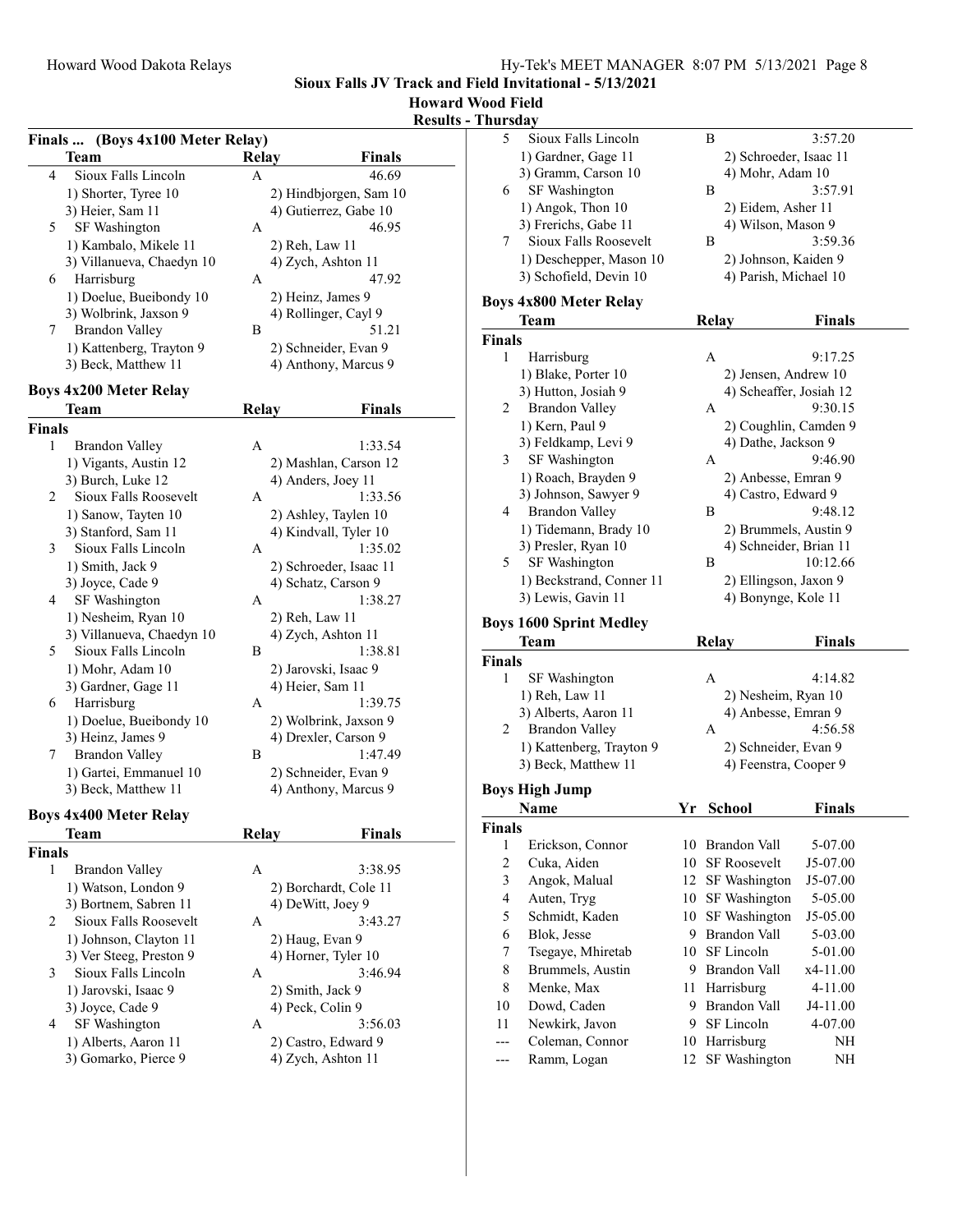Howard Wood Field

Results - Thursday

|                | <b>Boys Pole Vault</b> |    |                     |               |  |
|----------------|------------------------|----|---------------------|---------------|--|
|                | Name                   | Yr | <b>School</b>       | <b>Finals</b> |  |
| <b>Finals</b>  |                        |    |                     |               |  |
| 1              | Peschel, Konnor        | 11 | Brandon Vall        | 11-00.00      |  |
| $\overline{c}$ | Paauw, Dylan           | 10 | <b>Brandon Vall</b> | 10-06.00      |  |
| 3              | Rowe, Aaron            | 9  | Harrisburg          | 8-06.00       |  |
| 4              | Wurth, Tyler           | 9  | Harrisburg          | 8-00.00       |  |
| 5              | Ulrich, Chase          | 9  | SF Lincoln          | 7-06.00       |  |
| 6              | Butler, Aj             | 10 | SF Lincoln          | 7-00.00       |  |
| ---            | Benson-Garr, Karter    | 9. | SF Lincoln          | NΗ            |  |
| ---            | Caviezel, Matthew      | 11 | <b>SF Roosevelt</b> | NΗ            |  |
| ---            | Roberts, Rylan         | 9. | <b>Brandon Vall</b> | NH            |  |
| ---            | Sheridan, Karter       | 9  | Brandon Vall        | NΗ            |  |
| ---            | Warkenthien, Spencer   |    | 10 Brandon Vall     | NH            |  |
| ---            | Jellis, Devan          |    | 12 Brandon Vall     | NH            |  |
| ---            | Jones, David           |    | 10 SF Roosevelt     | NΗ            |  |
| ---            | Dykstra, Zander        | 11 | SF Lincoln          | NΗ            |  |
|                |                        |    |                     |               |  |
|                | <b>Boys Long Jump</b>  |    |                     |               |  |
|                | Name                   | Yr | School              | <b>Finals</b> |  |
| <b>Finals</b>  |                        |    |                     |               |  |
| 1              | Yuoh, Wesfort          | 12 | <b>SF Roosevelt</b> | 20-09.50      |  |
| 2              | Thompson, Shane        | 11 | Brandon Vall        | 19-06.00      |  |
| 3              | Smith, Jack            | 9  | SF Lincoln          | 19-04.00      |  |
| 4              | Yoweli, Boas           | 9. | SF Lincoln          | 19-01.00      |  |
| 5              | Binger, Grayden        | 10 | <b>Brandon Vall</b> | 19-00.50      |  |
| 6              | Jarovski, Isaac        | 9. | SF Lincoln          | 18-09.00      |  |
| 7              | Haug, Evan             | 9. | <b>SF</b> Roosevelt | 18-08.50      |  |
| 8              | Wilson, Jax            | 9. | Brandon Vall        | 18-00.50      |  |
| 9              | Zych, Ashton           | 11 | SF Washington       | 17-11.00      |  |
| 10             | Suehne, Glory          | 9. | SF Lincoln          | x17-09.50     |  |
| 11             | Rollinger, Cayl        | 9. | Harrisburg          | 17-06.00      |  |
| 12             | Lage, Kobe             | 11 | SF Lincoln          | x17-02.50     |  |
| 13             | Ward, Owen             | 9. | SF Roosevelt        | 17-02.00      |  |
| 14             | Dowd, Caden            | 9. | Brandon Vall        | x16-10.00     |  |
| 15             | Meline, Joe            | 9. | <b>Brandon Vall</b> | x16-09.00     |  |
| 16             | Bommersbach, Jack      | 10 | Brandon Vall        | x16-06.50     |  |
| 17             | Schmaus, Amanuel       | 9  | <b>SF Roosevelt</b> | x16-06.00     |  |
| 17             | Mooney, Gavin          | 11 | Watertown           | 16-06.00      |  |
| 19             | Rabine, Marcus         |    | 9 Watertown         | 16-04.00      |  |
| 19             | Menke, Max             | 11 | Harrisburg          | 16-04.00      |  |
| 19             | Biteler, Jamin         | 9  | SF Washington       | 16-04.00      |  |
| 22             | Patient, Bita          | 11 | SF Washington       | 16-02.50      |  |
| 23             | DeWitt, Joey           | 9  | <b>Brandon Vall</b> | x16-01.50     |  |
| 24             | Pancich, Joe           | 10 | <b>SF Roosevelt</b> | x15-09.00     |  |
| 25             | Jerstad, Luke          | 9  | SF Lincoln          | x15-06.50     |  |
| 26             | Fights Over, Dean      | 9  | <b>SF Roosevelt</b> | x14-08.00     |  |
| 27             | Anthony, Marcus        | 9  | Brandon Vall        | x14-07.00     |  |
| 27             | Brown, Vaughn          | 9  | <b>SF Roosevelt</b> | x14-07.00     |  |
| 29             | Vyizigiro, Etienne     | 10 | SF Roosevelt        | x14-05.00     |  |
| 30             | Aguirre, Bryan         | 10 | <b>SF Roosevelt</b> | x13-11.00     |  |

|                | <b>Boys Triple Jump</b> |         |                                   |               |
|----------------|-------------------------|---------|-----------------------------------|---------------|
|                | <b>Name</b>             | Yr      | <b>School</b>                     | <b>Finals</b> |
| <b>Finals</b>  |                         |         |                                   |               |
| 1              | Sechser, Dawson         | 9.      | <b>SF</b> Roosevelt               | 39-06.00      |
| 2              | Patient, Bita           | 11      | SF Washington                     | 38-03.00      |
| 3              | Jarovski, Isaac         | 9       | SF Lincoln                        | 36-05.00      |
| $\overline{4}$ | Yoweli, Boas            | 9       | SF Lincoln                        | 35-11.50      |
| 5              | Blok, Jesse             | 9       | Brandon Vall                      | 35-03.50      |
| 6              | Meline, Joe             | 9.      | <b>Brandon Vall</b>               | 35-00.00      |
| 7              | Bommersbach, Jack       | 10      | Brandon Vall                      | 34-11.00      |
| 8              | Mooney, Gavin           | 11      | Watertown                         | 33-08.00      |
| 9              | Rabine, Marcus          | 9       | Watertown                         | 33-02.50      |
|                | <b>Boys Shot Put</b>    |         |                                   |               |
|                | Name                    | Yr      | <b>School</b>                     | <b>Finals</b> |
| <b>Finals</b>  |                         |         |                                   |               |
| 1              | Kasten, Aiden           | 11      | Brandon Vall                      | 42-09.00      |
| $\overline{c}$ | Klein, Sam              | 11      | Brandon Vall                      | 41-04.00      |
| 3              | Raderschadt, Boaz       |         | 9 Watertown                       | 40-07.00      |
| 4              | Wientjes, Hunter        | 11      | Watertown                         | 38-10.00      |
| 5              | Renville, Elliott       | 10      | SF Lincoln                        | 38-08.00      |
| 5              | Tjaden, Alex            | 11      | <b>SF Roosevelt</b>               | 38-08.00      |
| 7              | Starr, Oliver           | 12      | <b>SF Roosevelt</b>               | 38-01.50      |
| 8              | Cline, Brayden          | 10      | Brandon Vall                      | 37-03.00      |
| 9              | Nunn, Tim               | 9       | SF Lincoln                        | 36-10.00      |
| 10             | Ask, Hayden             | 10      | Brandon Vall                      | x36-06.00     |
| 11             | Poppe, Easton           | 9.      | Brandon Vall                      | x36-02.00     |
| 11             | Eitreim, Brock          |         | 9 Watertown                       | 36-02.00      |
| 13             | Kwiecinski, Bryce       | 11      | SF Lincoln                        | 35-11.00      |
| 14             | Logue, Nick             | 9       | <b>SF Roosevelt</b>               | 35-08.50      |
| 14             | Koupal, Brady           | 11-     | Brandon Vall                      | x35-08.50     |
| 16             | Ryan, Michael           | 11      | Harrisburg                        | 34-11.00      |
| 17             | Dahmen, Landon          | 12      | <b>SF Roosevelt</b>               | x34-03.50     |
| 18             | Duran, Antuan           | 10      | <b>SF Roosevelt</b>               | x34-01.50     |
| 19             | Petersen, Braden        | 9       | SF Lincoln                        | x34-00.50     |
| 19             | Bortnem, Greyson        | 9.      | Brandon Vall                      | x34-00.50     |
| 21             | Vesely, Even            | 10      | Harrisburg                        | 33-11.50      |
| 22             | Orellana, Mauricio      | 11      | SF Washington                     | 33-08.50      |
| 23             | Knopf, Ethan            | 9       | Brandon Vall                      | x33-05.50     |
| 24             | Nace, Aiden             | 10      | Brandon Vall                      | x33-04.50     |
| 25             | Dean, Sam               | 10      | SF Lincoln                        | x32-07.50     |
| 26             | Rathsachack, Kai        | 11      | <b>SF Roosevelt</b>               | x32-05.00     |
| 27             | Brummels, Cade          | 9       | Brandon Vall                      | x32-00.50     |
| 28             | Bosler, Bonnard         | 9       | SF Lincoln                        | x31-11.50     |
| 29             | Whitaker, Cameron       | 9       | Brandon Vall                      | x31-11.00     |
| 29             | Pimentel, Herbert       | 9       | <b>SF Roosevelt</b>               | x31-11.00     |
| 31             | Johnson, Kaiden         | 9       | SF Roosevelt                      | x31-07.00     |
| 32             | Dykstra, Ashton         | 11      | SF Lincoln                        | x31-02.00     |
|                | Arp, Jonathan           |         |                                   |               |
| 33             |                         | 10<br>9 | Harrisburg<br><b>SF Roosevelt</b> | 31-01.00      |
| 34             | Rohlik, DaShawn         |         |                                   | x31-00.00     |
| 35             | Ward, Deion             | 10      | SF Washington                     | 30-11.00      |
| 36             | Andree, Connor          | 9       | <b>SF Roosevelt</b>               | x30-06.50     |
| 37             | Buettgenback, Evan      | 10      | SF Lincoln                        | x30-06.00     |
| 38             | McGee, Jack             | 11      | Harrisburg                        | x30-03.00     |
| 39             | Kwiecinski, Brady       | 9       | SF Lincoln                        | x29-05.00     |